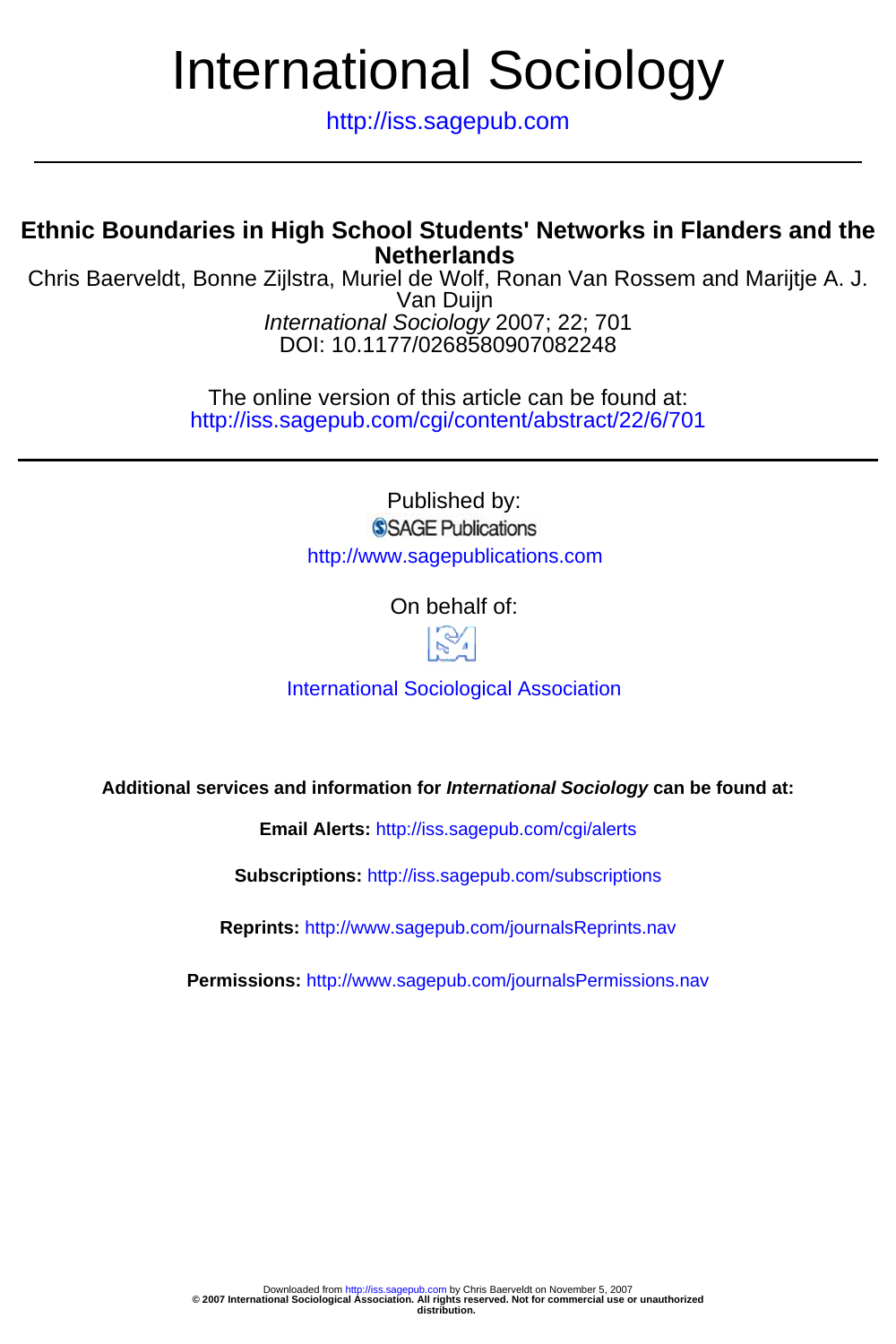# Ethnic Boundaries in High School Students' Networks in Flanders and the Netherlands



Chris Baerveldt *University of Utrecht*

Bonne Zijlstra *University of Amsterdam*

> Muriel de Wolf *University of Ghent*

Ronan Van Rossem *University of Ghent*

Marijtje A. J. Van Duijn *University of Groningen*

*abstract:* Ethnic boundaries were tested in students' networks in 34 Flemish and 19 Dutch high schools. Each network consisted of a school cohort in an intermediate level of education (track). While students from the native majority predominantly had friendships within their own ethnic category, minority students often had more inter-ethnic than intra-ethnic friendships. However, a multilevel  $p<sub>2</sub>$ model for analysing the networks showed that this was due mainly to the quantitative dominance of native students in the networks. Native students were more inclined than minority students to engage in inter-ethnic friendships. The study found ethnic boundaries to be stronger in the Dutch networks than in the Flemish networks. It is unclear whether this is due to methodological reasons or to more substantial differences between the Netherlands and Flanders.

*keywords:* adolescents ✦ Flanders ✦ friendship networks ✦ inter-ethnic ✦ **Netherlands** 

> International Sociology ✦ November 2007 ✦ Vol. 22(6): 701–720 © International Sociological Association SAGE (Los Angeles, London, New Delhi and Singapore) DOI: 10.1177/0268580907082248

> > 701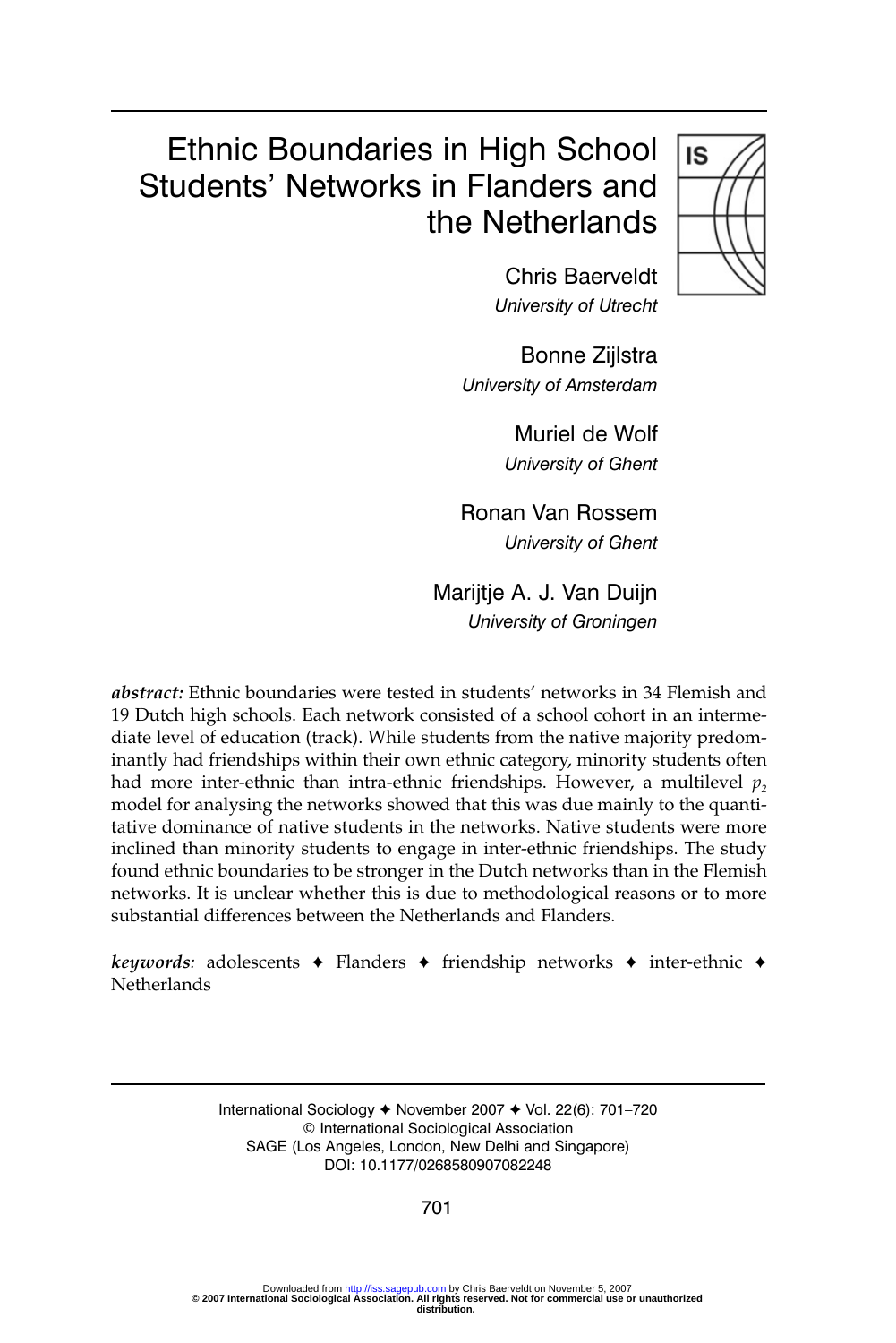#### **Introduction**

Since the 1950s, integration politics in western countries have often been directed at ethnic mixing of school populations. School segregation is a political issue in both the Netherlands (Vermeij, 2006) and in Flanders, the northern region of Belgium (Laquière, 1997). Politicians and policymakers who advocate ethnic mixing of school populations generally implicitly or explicitly refer to Allport's contact hypothesis. According to Allport (1954), inter-ethnic contact reduces prejudices and supports social integration if, and only if, four conditions are met: (1) the participants have the same status level; (2) they have (some) common goals; (3) these goals can only be reached by cooperation; and (4) integration is supported by authorities. Allport's hypothesis is sustained by empirical evidence (Pettigrew, 1998; Pettigrew and Tropp, 2000). However, it is questionable whether Allport's conditions are met in Flemish and Dutch secondary schools. It is true that no official status differences exist within school classes in Flanders or the Netherlands. It is also understood that students prefer a friendly school climate, to which end they need each other (Kassenberg, 2002), and that authorities usually encourage social integration. However, when networks are strongly segregated, common goals can be reached within small parts of the population, and it might even be profitable to bully or discriminate against fellow students. Also, authorities have little influence on friendship formation and might even turn a blind eye to inter-ethnic discrimination.

In this article, we investigate the tenability of Allport's contact hypothesis. We first test the existence of ethnic boundaries, i.e. whether students have more intra-ethnic friendships than expected, given the opportunity for such friendships in the network. Second, we assess social discrimination by testing whether such boundaries can be explained by students' inclinations to choose intra-ethnic relationships over inter-ethnic ones. Third, we compare the findings of Flemish and Dutch schools, keeping in mind that they represent different ethnic configurations.

# **Theory and Hypotheses**

#### *Ethnic Boundaries*

A common feature in theories on the emergence of inter-ethnic relationships is the idea that such relationships can only arise when people from one ethnic group have contact with people from another group. Authors like Allport (1954) and Pettigrew (1986) have argued that contacts between members of different groups within a cooperative framework diminish prejudices and strengthen positive attitudes about the other group. This will enhance the chance that people will engage in positive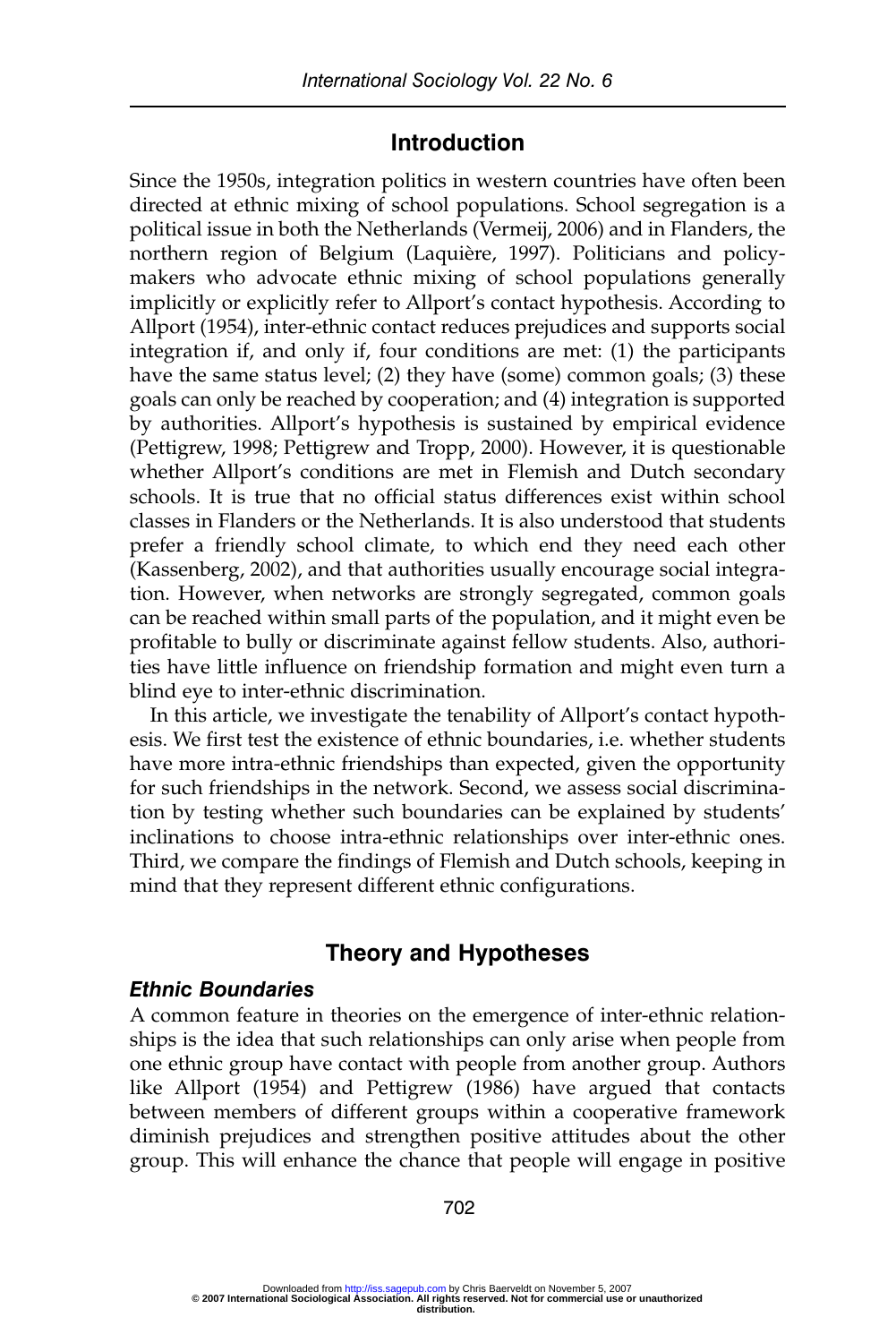relationships, like friendships. It should be noted that schools generally provide cooperative frameworks for contacts between students and it could be argued that the chance that friendships develop is greater when the opportunity for contact that students have is greater. According to this line of thinking, the opportunity structure for students to have contact with students of other ethnic groups should predict the likelihood of establishing inter-ethnic relationships, to a large extent. Because only contact opportunity plays a decisive role here, this hypothesis is called the 'opportunity hypothesis' (Hallinan, 1982). According to this hypothesis, a student's intra-ethnic friendships should be proportional to the number of fellow students of the same ethnic category in the school network. When, for instance, a student is of native origin, and 70 percent of the fellow students are native, the contact hypothesis predicts that 70 percent of the student's friends are also native.

However, the opportunity hypothesis has been criticized by some authors, who state that the process of transition from availability into positive relationships (such as friendships) is not neutral to ethnic background. It has been argued (Kandel, 1978; McPherson et al., 2001) that people prefer to interact with people who are like themselves. Members of the same ethnic group are expected to be alike with respect to cultural values, traditions, experiences or opportunities. Thus, a preference for intra-ethnic relationships could be explained by the social identity theory (Tajfel and Turner, 1979), which states that people need to belong to a group with a specific identity. For many people, ethnicity serves this purpose. A social identity motivates people to accentuate differences rather than similarities with members of different groups, augmenting prejudice rather than diminishing it, and thus preventing inter-ethnic relationships from developing. Following social identity theory, we would predict ethnic boundaries: i.e. given the opportunity, students would engage more often in intra-ethnic than in inter-ethnic friendships.

Most empirical research about intra-ethnic relationships cannot be used for testing the existence of ethnic boundaries. Many authors (Clark and Ayers, 1992; DuBois and Hirsch, 1990; Patchen, 1982; Schofield, 1979, 1982, 1986; Verkuyten et al., 1996) have studied in-group and out-group preferences. However, preferences for relationships can be very different from reality: natives (Dutch and/or Flemish) may indicate that they are interested in engaging in inter-ethnic friendships without having them. Consequently, many studies have focused on actual relationships. Note that ethnic boundaries can only be assessed when a respondent's intra- and inter-ethnic relationships are known, and when these can be compared to the opportunity to engage in both types of relationships in the respondent's environment. Therefore, studies of inter-ethnic relationships without comparison to the number of available relationships (e.g. Howes and Wu, 1990;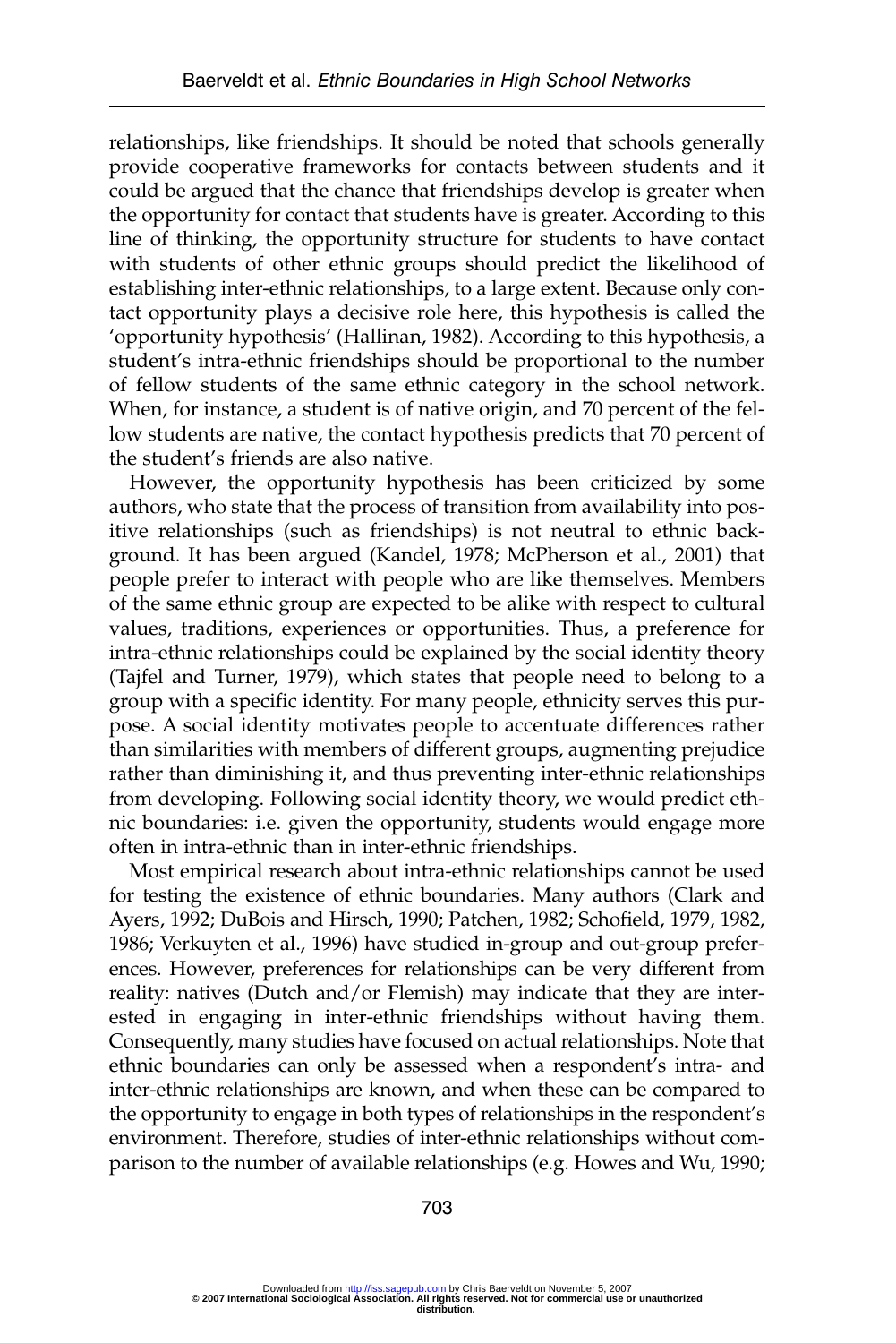Woods and Grugeon, 1990) cannot be used to test Hypothesis 1 (below). Studies of personal networks and other studies of numbers of intra- and inter-ethnic friendships that did not control for the opportunity structure (e.g. DuBois and Hirsch, 1990; Fong and Isajiw, 2000; Patchen, 1982) are not informative for the issue of ethnic boundaries. By studying entire networks, such as school classes or entire school populations, opportunity structures can be controlled for, with the advantage of using ethnic composition as an approximate measure for opportunity. Hallinan was one of the first researchers who studied entire classroom networks (Hallinan, 1982; Hallinan and Smith, 1985; Hallinan and Williams, 1989). Also others (Joyner and Kao, 2000; Rícan, 1996; Shrum et al., 1988) took opportunity into account, usually by using segregation scores and several group-level measures as explanatory variables in statistical models predicting the probability of having an inter-ethnic friendship tie.

In the present article, we assess ethnic boundaries in school classes by comparing the density of intra-ethnic friendships, i.e. the number of intraethnic friendships divided by the number of possible intra-ethnic friendships within the class, to the density of inter-ethnic friendships, i.e. the number of inter-ethnic friendships divided by the number of possible inter-ethnic friendships in the class.

*Hypothesis 1:* Flemish and Dutch students' networks exhibit ethnic boundaries, i.e. the density of intra-ethnic friendships is higher than the density of interethnic friendships.

#### *Causes of Ethnic Boundaries*

Social identity theory gives an explanation for the existence of ethnic boundaries, through students' preference for intra-ethnic friendships. However, there may be more reasons why students deflect from interethnic relationships. For instance, Granovetter (1986) states that peer pressure might prevent inter-ethnic relationships from developing, even if some students like (some) others with a different ethnicity. Regardless of the exact mechanism, the outcome remains the same: students have an individual inclination to engage more in intra-ethnic than in inter-ethnic relationships.

Empirical research has not been conclusive about the effect of individual inclinations on ethnic boundaries, not even studies of complete networks. The main reason was that authors did not control for competing explanations of boundaries. Gender effects in particular can be expected to compete with ethnicity effects. Consider, for instance, a Flemish classroom network including a cluster of four Moroccan girls and a cluster of 12 native Flemish boys; the classroom network is strongly segregated by ethnic lines. Note that gender is shown to be a stronger divider than ethnicity (Baerveldt and Snijders, 1994; Hallinan and Smith, 1985; Hallinan and Williams, 1989; Rícan, 1996;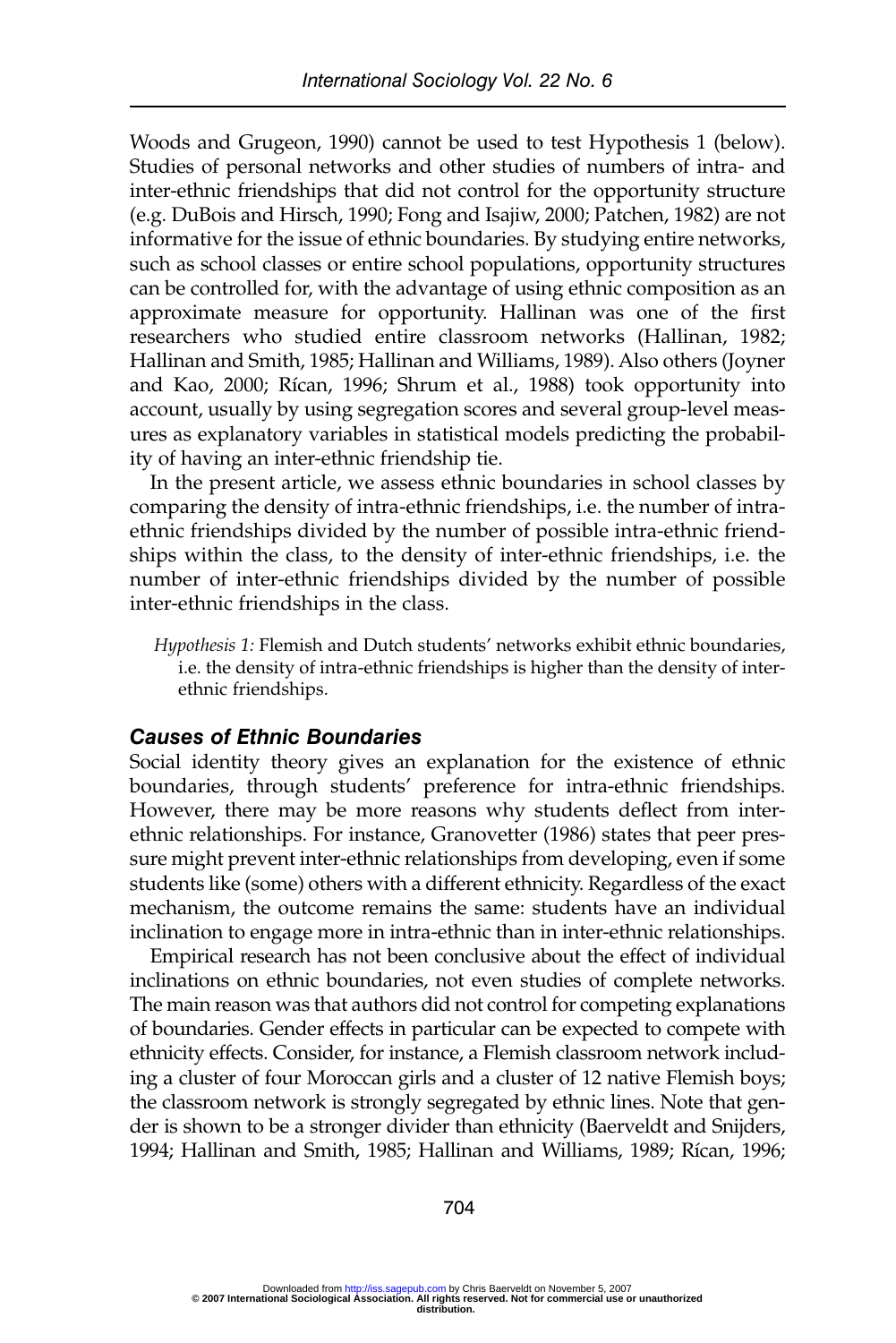Schofield, 1982; Schofield and Sagar, 1977; Shrum et al., 1988; Smith and Schneider, 2000); consequently, it is highly possible that the ethnic boundaries in the classroom network are caused by the inclination to choose same-sex rather than intra-ethnic relationships. Findings about the interaction effects of gender and ethnicity are not conclusive: some authors (Kistner et al., 1993; Schofield, 1982; Schofield and Sagar, 1977; Smith and Schneider, 2000) reported that ethnic similarity is more important for girls than for boys, but Patchen (1982) found that boys show more negative inter-ethnic behaviour.

One can only assess the effects of inclinations to choose for intra-ethnic relationships on ethnic boundaries under certain conditions. Information about existence and non-existence of relationships between pairs of students and their personal characteristics (like ethnicity and gender) should be available *and* analysed simultaneously. In the network tradition, this is called dyadic analysis. Unfortunately, dyadic studies are costly to perform, and difficult to analyse. Although Clark and Ayers (1992) used a dyadic approach, they omitted the dyads that did not result in a friendship, and therefore could not analyse effects on friendship formation. Hallinan and Williams (1989) and Kubitschek and Hallinan (1998) improved analysis methods by using weighted logistic regression to model the presence or absence of a dyadic relationship, using individual and dyadic explanatory variables. To avoid the problem of dependence between dyads, caused by the fact that the relationships reported by one student cannot be regarded as independent from each other, they took a sample from the many available dyads; this sample was subsequently corrected by the weighted analysis. Only a few recent studies (Baerveldt et al., 2004; Moody, 2001; Mouw and Entwisle, 2006; Quillian and Campbell, 2003; Vermeij, 2006) controlled for other effects when studying the effect of ethnic differences on friendship formation. They all identified the presence of ethnic boundaries, as well as other factors affecting friendship choices.

In the present study, we follow the approach introduced by Baerveldt et al. (2004), and test students' inclinations to engage more in intra-ethnic than in inter-ethnic friendships within high school classes by controlling for other explanations of friendship choice. The literature indicates that controlling for gender effects is necessary. We also control for reciprocity effects because ethnic boundaries may be amplified by students' dispositions to reciprocate friendships, whatever their ethnic status. Finally, we control for the importance of school friends. School friends may be less important for a student either because he or she already has a satisfying number of relationships outside school, or because friends outside school are rated as more important (for whatever reason).

*Hypothesis 2:* Flemish and Dutch high school students are inclined to engage more in intra-ethnic than in inter-ethnic friendships in school (thus adding to ethnic boundaries).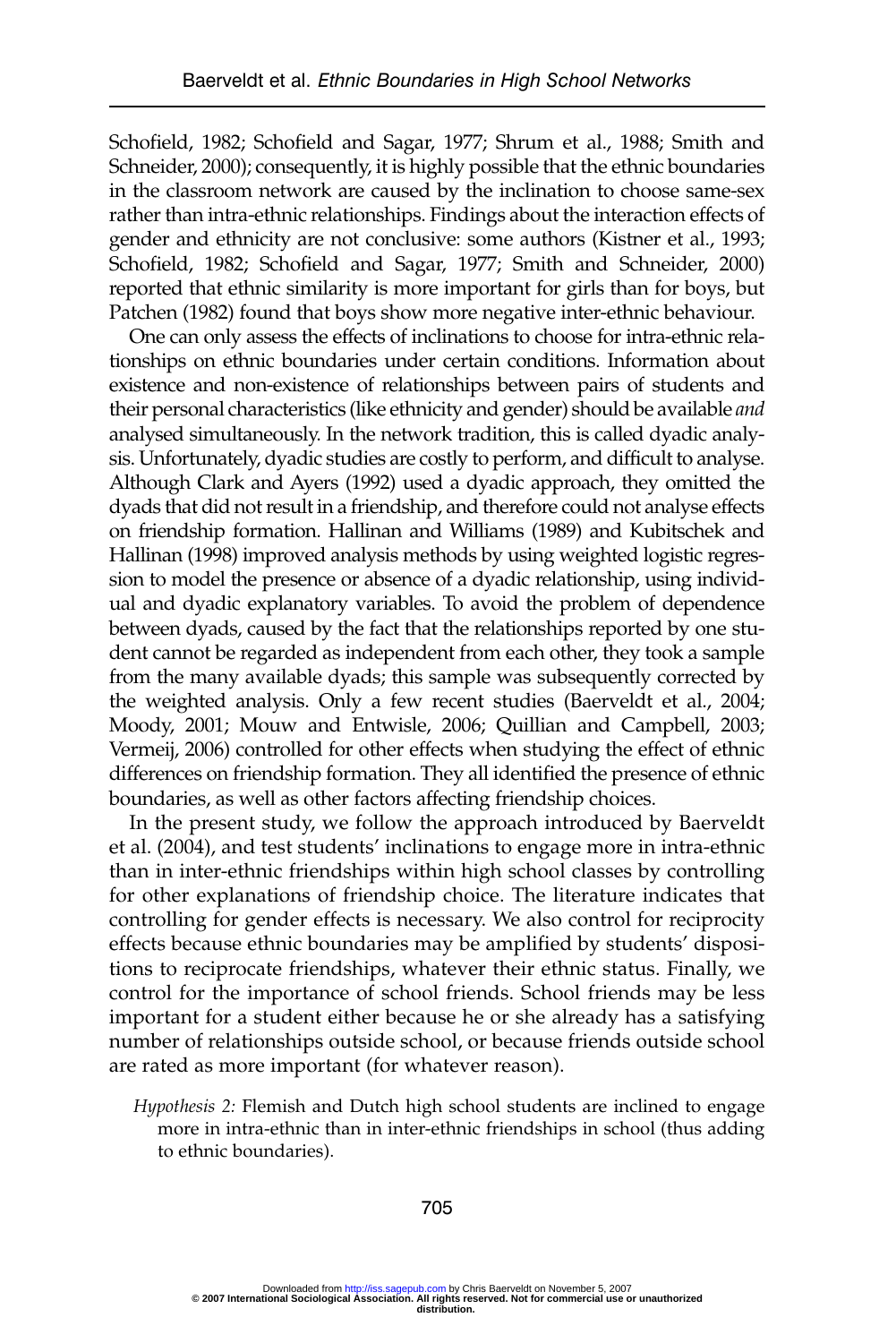#### *Flanders and the Netherlands*

In the present study, we compare social discrimination in high school networks in Flanders (the northern region of Belgium) and the Netherlands. We were able to use data from a Flemish and a Dutch study where the same network measures in similar school networks were used. The Dutch data (DSBS) stem from the school year 1995/6, and the Flemish data (VLO) from 2004/5. Why would such a comparison be interesting? The main motivation is that macro conditions, like economic factors and political conflict, are known to influence social discrimination. The macro conditions for the networks studied in the two countries were similar in most respects, but there were also some important differences. To start with the similarities: Belgium and the Netherlands are neighbouring countries in the northwest of the European Union. Dutch is the language spoken both in Flanders, the northern part of Belgium, and the Netherlands. Flanders and the Netherlands have similar levels of welfare, employment and economic development. The school systems have much in common, like a strict distinction between primary and secondary schools, the dominance of public schools and a track system at secondary school. There are also many similarities regarding the development of migration. The ethnic diversity of the population in both countries has increased since the 1960s. In the 1960s, the first immigrants from Turkey and Morocco arrived, when the labour market in Belgium and the Netherlands needed extra workers. During the early 1970s, the Netherlands faced a migration stream from Surinam, a former Dutch colony that gained independence in 1975, and from Turkey and Morocco (Vermeij, 2006). The five largest groups of immigrants in Belgium are from Italy, France, the Netherlands, Morocco and Turkey. Italian immigrants arrived since the 1950s to replace Belgian miners. Although their numbers have been decreasing since the 1980s, they remain the largest ethnic minority community in Belgium. Like in the Netherlands, Moroccan and Turkish immigrants constitute the largest communities of immigrants from non-western countries (Grimmeau, 1992).

The quantitative levels of immigration seem to differ between the countries. A sociodemographic study by Recchi et al. (2003) shows that the percentage of foreign population in Belgium was stable between 1990 and 2000 (8.8–9.2 percent), and was twice as large as in the Netherlands (4.1–5.1 percent). However, more than 60 percent of the immigrants in Belgium come from EU countries, while only 30 percent of the immigrants in the Netherlands come from EU countries. Consequently, the differences between the percentages of non-western immigrants in Belgium and the Netherlands are much smaller than between the total number of immigrants. While social discrimination is primarily related to cultural differences (e.g. Vermeij, 2006), the proportions of minorities in Belgium and the Netherlands are on comparable levels.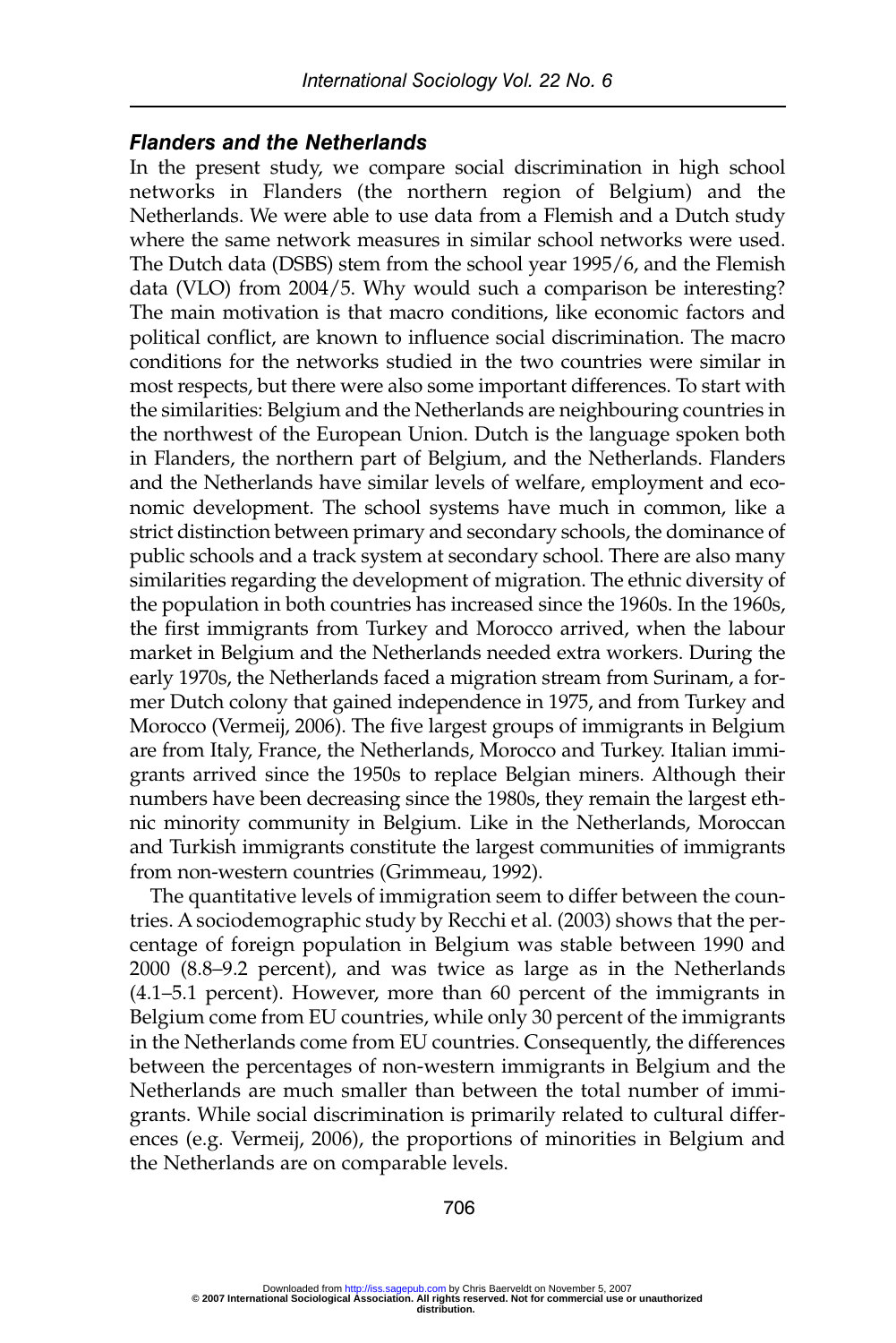The most important macro differences between the macro conditions are probably the level of integration and the level of political conflict. The high school students with non-western roots in the Dutch study were of the second generation, in the Flemish study of the third generation. According to Odé (2002), only 10 percent of first-generation immigrants from Turkey and 8 percent from Morocco in the Netherlands maintain social contacts with native Dutch people, but the percentages of the second generation were already much higher (30 percent, 33 percent respectively). However, this positive trend may be swept away by a recent dramatic rise of ethnic political conflict. In Flanders the Vlaams Belang, a right-wing ethnocentric party, has steadily gained votes and influence since the 1990s and had 20.6 percent of the votes in the last local elections of October 2006 (a rise of 5.7 percent compared to the 2000 local elections). While the Dutch political discussion has been dominated by a moral panic about ethnic integration, fired up by two political murders and 9/11 (Vermeij, 2006), the discussion in the 1990s still stressed tolerance. We conclude that the Dutch DSBS data represent a context with moderate ethnic conflict, while the Flemish VLO data represent a context with strong ethnic conflict. Assuming that the effects of ethnic conflict were stronger than the difference between second and third generation, we tentatively predict ethnic boundaries in the VLO data to be stronger than in the DSBS data.

*Hypothesis 3:* The inclinations to engage more in intra-ethnic than in interethnic friendships in school are stronger in Flanders in 2004/5 than in the Netherlands in 1995.

#### **Methods**

Data from two studies in the Netherlands and Flanders were used, the Dutch Social Behaviour Study (DSBS) (Baerveldt et al., 2004) and the Vlaams Leerlingenonderzoek (VLO) study (Van Rossem and Brutsaert, 2005). High schools in the Netherlands and Flanders are usually tracked: students can choose one of several levels of secondary education. Most schools cover multiple tracks, but the classes in a school consist of students from the same track. The selected tracks in Flanders (TSO) and the Netherlands (MAVO) are of a similar, intermediate, level. TSO and MAVO students study languages, sciences and some basic technical subjects. The DSBS study included 1236 15- to 17-year-old students from 19 urban high schools in their fourth year of the MAVO level. The VLO study subsample included 1010 14- to 15-year-old students from 34 schools in their third year of the TSO level. The Dutch sample included 51 percent boys, the Flemish sample, 56 percent.

In line with a Simmelian approach, we were primarily interested in who was a 'stranger', and who was not. Also, the data did not permit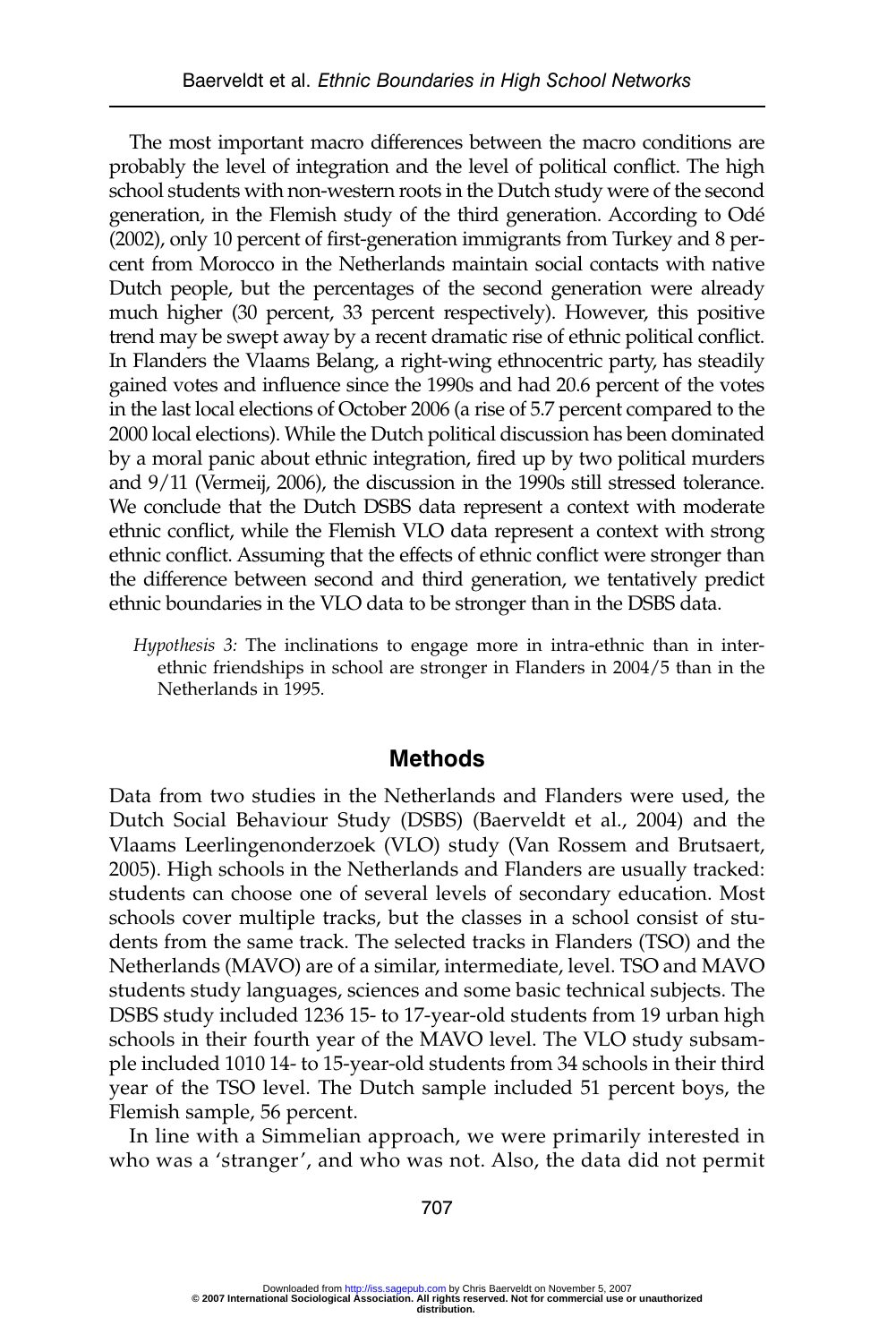a separate analysis of different ethnic minorities in the two countries. Therefore, we distinguish only between two ethnic categories: majority and minority. The definitions and measurements of those two categories are in line with the dominant social definitions of being a stranger or not in the countries. Following the official definition of the Dutch national statistical agency CBS (2001), ethnicity was measured in the DSBS as the country of birth of both parents. For example, a respondent was considered to be Turkish only when both parents were born in Turkey. We restricted our analyses to only two categories: the indigenous Dutch majority consisting of students with two Dutch parents; and a broadly defined minority, including all students with at least one parent who was born abroad. In 1995, ethnicity would have been measured when many students with a foreign background in Flanders and the Netherlands were second generation, whereas in 2005, most students with foreign roots were third-generation immigrants. Also, as we have already indicated, in contrast to the Netherlands, the majority of foreigners in Belgium stemmed from EU countries, and usually were not considered as minority members. Therefore, ethnicity in the VLO study was measured as the country of birth of the respondent's grandmother (mother's mother). If she was born in Belgium, the Netherlands or another western European country, students were considered as majority members. If her country of birth was Spain, Italy, any other southern European country, Turkey, Morocco, any other northern African country or any Eastern European country, respondents were considered as part of the minority. When the country of grandmother's birth was unknown, respondents were considered minority when their mother's or father's nationality was non-western, when a non-western language was spoken at home or with friends, when they indicated they were Muslim or when their last name was apparently non-Belgian.

The actual existence of friendships was measured by a social network item in the questionnaire. A network consisted of a cohort of MAVO or TSO students. Most students share (or shared in the past) lessons, teachers or a part of the school building. Therefore, it is reasonable to assume that all students knew each other and had ample opportunities to become friends during their school career. We investigated only friendships within the cohort network by the following item: 'Who are your best friends in (this year of) MAVO/TSO?' Each student used a code list including all fellow students, and indicated who were his or her best friends in this list. The student then filled in his or her own code and the codes of all his or her best friends, up to a maximum of 12. Note that the Dutch networks (on average 65 students per school network) were larger than the Flemish networks (30 students on average). This is not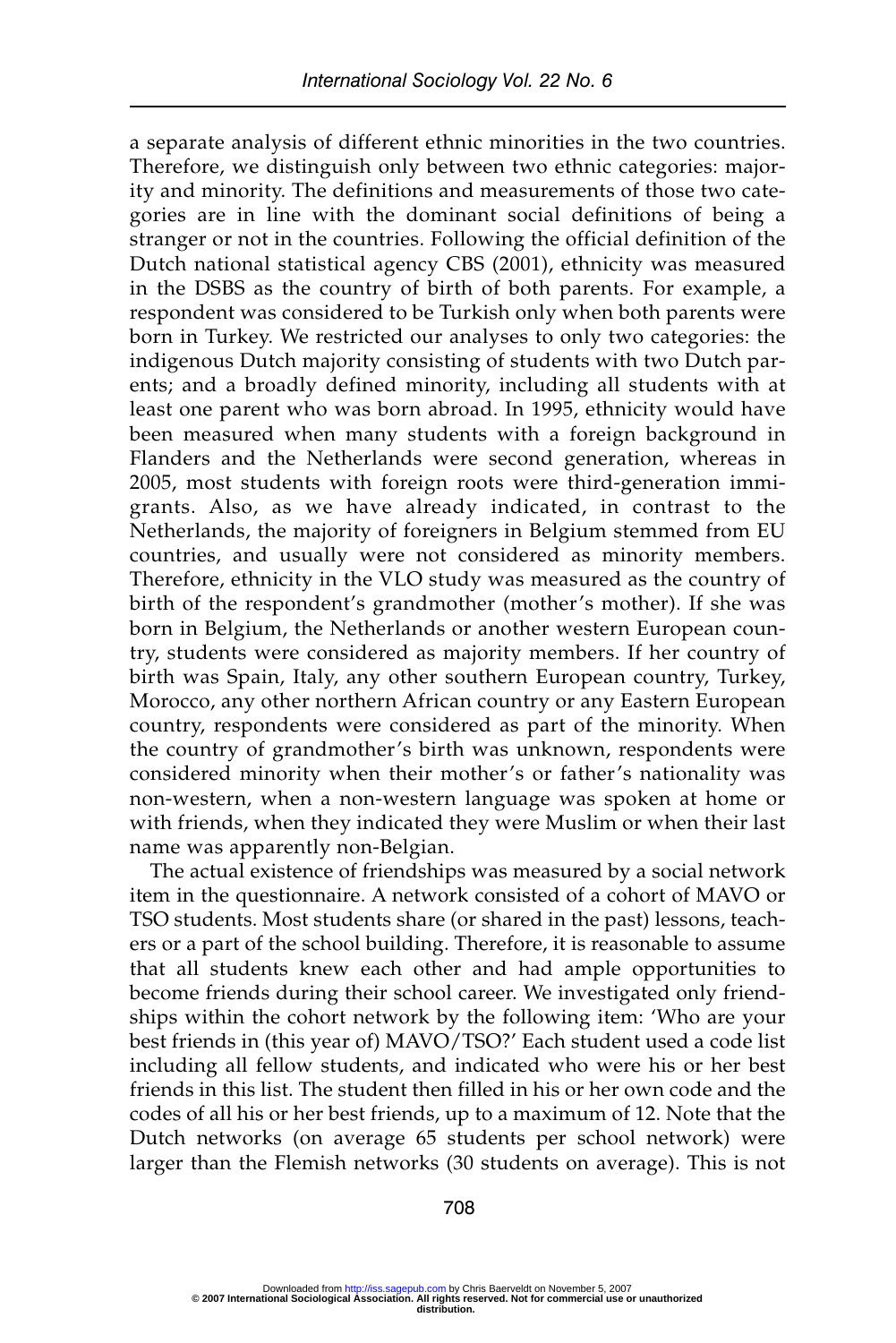because the Flemish cohorts are smaller than the Dutch, but because within the Flemish cohort, only the students in the TSO track were selected. In addition, we collected information about gender and age. Finally, we asked the students 'Who are most important for you, friends inside school or outside school?'; with answering categories indicating that school friends were more, less or equally important to them than friends outside school.

For the analysis of a network containing dichotomous relationships, we used the *p*<sub>2</sub> model (Lazega and Van Duijn, 1997). The *p*<sub>2</sub> model was developed to explain the ties (between two individuals) in a network, using characteristics of both individuals and pairs of individuals (dyads). The  $p<sub>2</sub>$ model is an extension of the well-known  $p_1$  model and defines a multinomial regression model of the four possible dyadic outcomes of directed friendship choices between two students, A and B: A nominates B as a friend; B nominates A; both nominate each other; neither A nor B nominates the other. The model uses dyadic explanatory variables (such as same sex and same ethnicity), and explicitly models the density and reciprocity in friendship choices. Moreover, it takes into account individual differences in sending and receiving ties through individual characteristics and random effects.

The type of dyadic characteristic used in the analysis is similarity with respect to a certain individual characteristic, such as gender. As in logistic regression, a positive effect of an individual or dyadic characteristic in the  $p<sub>2</sub>$  model can be interpreted as an increase in the probability of a tie. For instance, a positive sender effect of gender (where boys are coded as 1, girls as 0), implies that boys have a higher probability to 'send', i.e. to report a friendship tie with others (either boys or girls). Likewise, a positive density effect of similarity with respect to gender means that the probability of a friendship tie between students with the same gender (boys–boys, or girls–girls) is higher than between boys and girls. Assuming all other parameters (random and nonrandom) are zero, the overall density effect is the log-odds of the probability of a tie. A density effect of a dichotomous covariate like same sex or not can then be interpreted as the log-odds ratio of a same-sex tie versus an opposite-sex tie. Similarly, a positive density effect of similarity with respect to ethnic background implies a higher probability of a friendship tie between students with the same ethnicity. The reciprocity effect can be viewed as a sort of interaction effect, combining the two separate directed relations contained in a dyad, in addition to the 'main' effects of density, and sender and receiver effects. The reciprocity effect represents the extra effect of a mutual relation in addition to the sum of two asymmetric relationships that already contain sender, receiver and density effects. A positive reciprocity parameter implies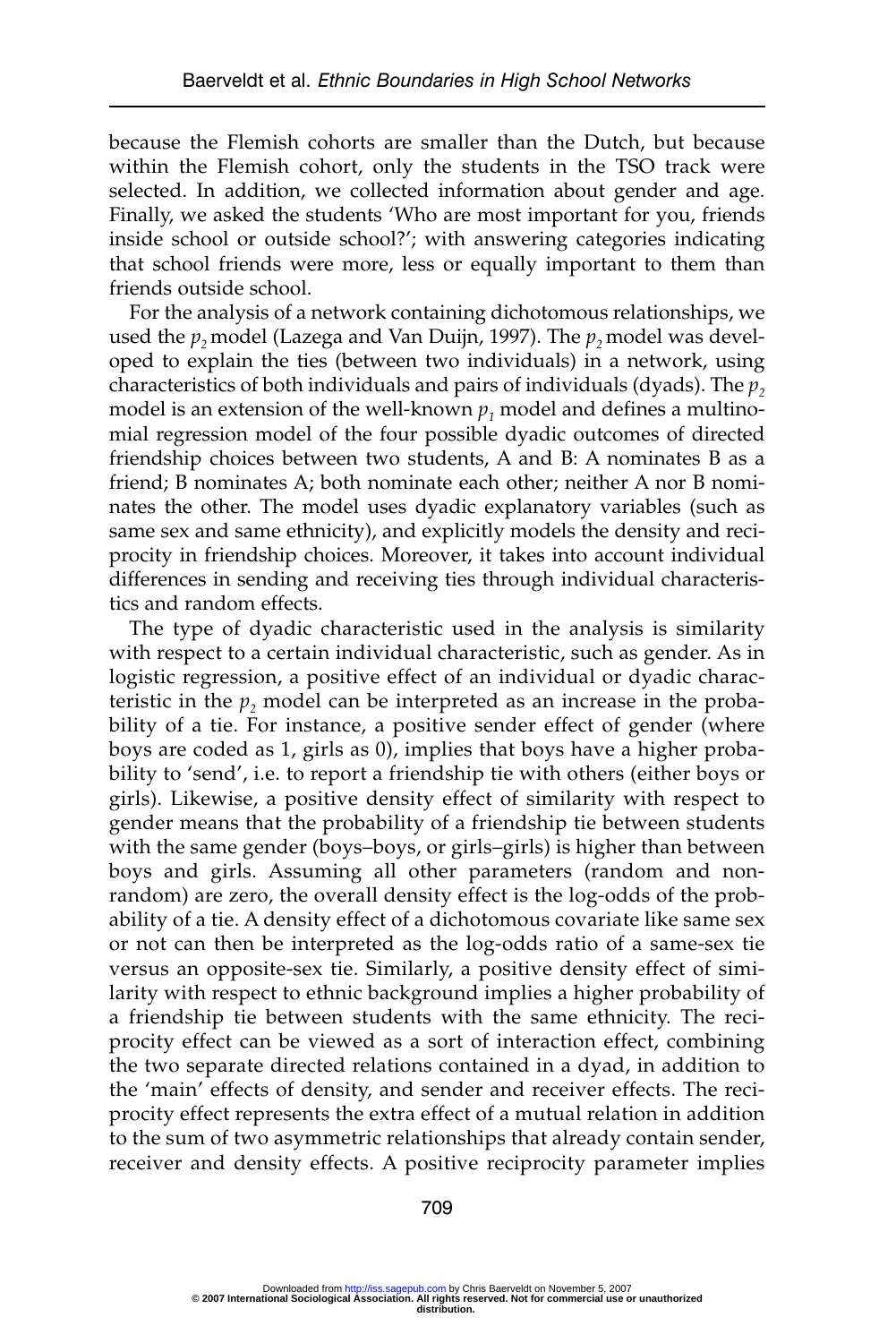|                              | VLO (Flanders) |             |       | DSBS (Netherlands) |             |       |
|------------------------------|----------------|-------------|-------|--------------------|-------------|-------|
|                              | Girls          | <b>Boys</b> | Total | Girls              | <b>Boys</b> | Total |
| Friends                      |                |             |       |                    |             |       |
| Mean number                  | 4.52           | 5.31        | 4.96  | 3.33               | 4.00        | 3.67  |
| Standard deviation           | 2.93           | 3.20        | 3.11  | 2.52               | 3.15        | 2.88  |
| Ethnicity                    |                |             |       |                    |             |       |
| Native majority $(\%)$       | 86.1           | 85.9        | 86.0  | 64.1               | 61.9        | 63.0  |
| Minority $(\%)$              | 13.9           | 14.1        | 14.0  | 35.9               | 38.1        | 37.0  |
| Importance of school friends |                |             |       |                    |             |       |
| Within school $(\%)$         | 6.7            | 5.3         | 5.9   | 9.5                | 9.0         | 9.2   |
| Equal $(\%)$                 | 75.4           | 72.2        | 73.6  | 66.2               | 59.2        | 62.6  |
| Outside school (%)           | 17.9           | 22.5        | 20.5  | 24.3               | 31.8        | 28.1  |

*Table 1 Ethnicity and Friendship at School (*N = *2240)*

that symmetric dyadic outcomes are more likely than asymmetric ones. Effects of dyadic characteristics on reciprocity can only be interpreted when taking into account the accompanying density effect, and possibly corresponding sender and receiver effects.

Because the data to be analysed consist of multiple networks, the multilevel  $p_2$  model (Zijlstra et al., 2006) is applied. The multilevel  $p_2$  model combines information from multiple networks and allows for inclusion of covariates on the actor level, the dyadic level and the network level. In the multilevel model, the dependent networks are supposed to be observations from a population of networks. At the network level, the model includes a random density parameter.

#### **Results**

As Table 1 shows, the Flemish students nominated on average five fellow students as friends, and the Dutch almost four  $(t = -10.063, d.f. = 2081,$  $p < .001$ ). Boys nominated more friends than girls ( $t = 6.240$ , d.f. = 2236,  $p < .001$ ). The percentage of minority students was substantially higher in the Dutch than in the Flemish networks. There was no significant interaction between gender and ethnicity effects on the number of friendships. For most students having friends at school was important. For 67.6 percent of the students friends at school and friends outside school were equally important, and for 7.7 percent friends at school were more important. However, for 24.7 percent of the students, especially boys, and more so in Flanders than in the Netherlands, friends outside school were more important. These students nominated a significantly lower number of friends (*t* = −6.342, d.f. = 2187, *p* < .001 one-tailed) than the other students.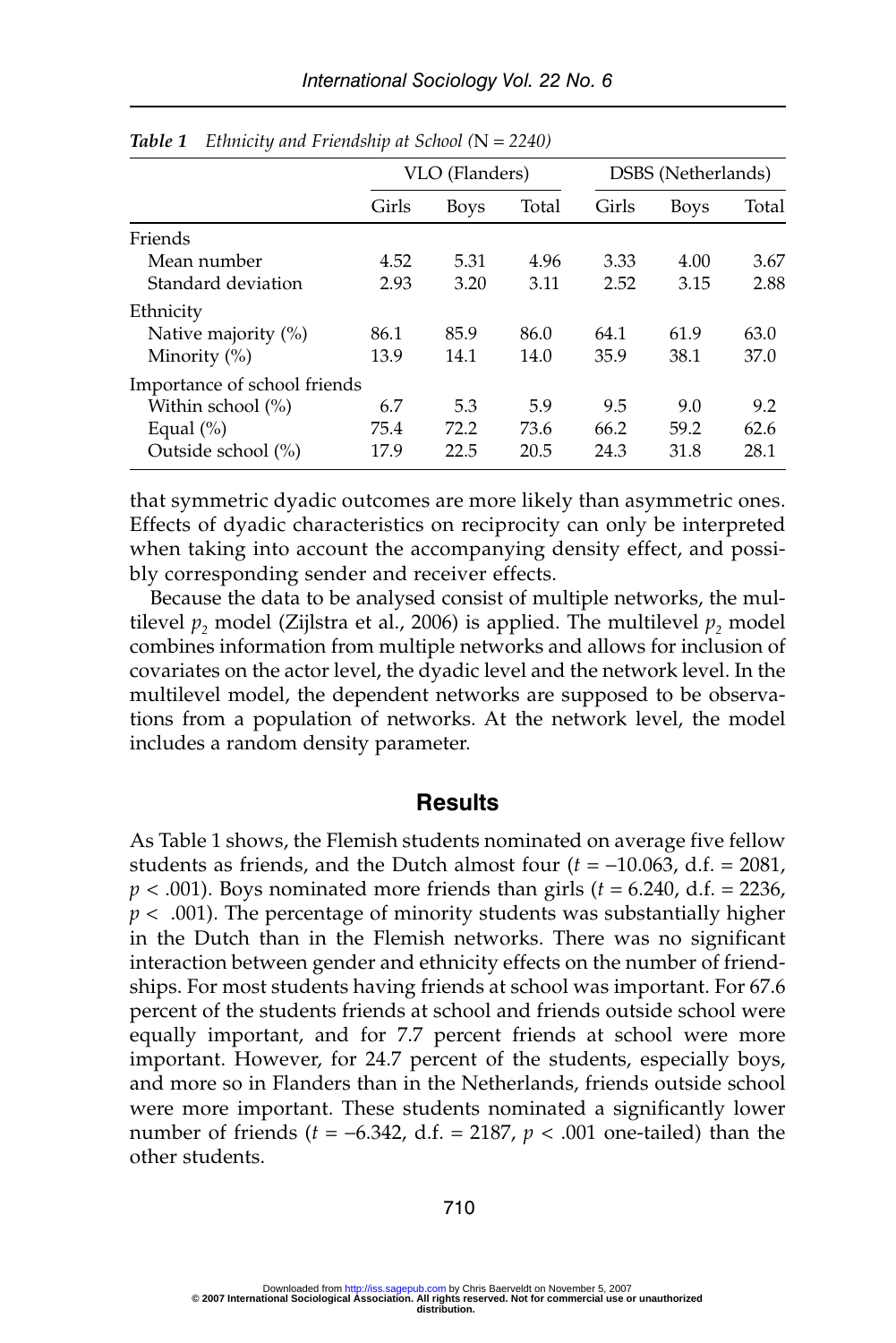|             | Inter-ethnic friendships |         | Intra-ethnic friendships |           |  |
|-------------|--------------------------|---------|--------------------------|-----------|--|
|             | Mean number              | % Total | Mean number              | $%$ Total |  |
| Flanders    |                          |         |                          |           |  |
| Majority    | 0.40                     | 7.9     | 4.74                     | 92.1      |  |
| Minority    | 2.17                     | 54.6    | 1.80                     | 45.4      |  |
| Netherlands |                          |         |                          |           |  |
| Majority    | 0.91                     | 24.8    | 2.77                     | 75.2      |  |
| Minority    | 1.21                     | 34.1    | 2.34                     | 65.9      |  |

*Table 2 Friendship Nominations by Ethnicity of the Sender in Flanders (*N = *1010) and the Netherlands (*N = *1236). The Number of Inter- and Intra-Ethnic Friendships of Majority and Minority Members within their School Network*

#### *Hypothesis 1: The Existence of Ethnic Boundaries*

The ethnic partition of friendship is presented in Table 2. The table shows that majority students have predominantly intra-ethnic friendships with other majority students. In the Flemish networks, 92.1 percent of the friends of majority students were also majority students; in the Dutch networks this percentage (75.2 percent) was substantially lower. Also, the minority students in the Netherlands had substantially more minority friends (65.9 percent) than majority friends. However, the minority students in Flanders had more friendships (54.6 percent) with majority students than with minority students. Note, however, that the number of intra-ethnic friendships of minority members is probably overrated in a strict sense because friendships between for instance Moroccan and Turkish students were defined as intra-ethnic. Thus, the ethnic diversity of the friendships of minority members is even larger than Table 2 suggests.

The ethnic partition of friendships is in itself an important social phenomenon, because it illustrates how ethnic integration differs between the majority and minorities. However, it is not justified to read into Table 2 that integration is mainly an activity for minority members. Table 2 could merely reflect the balance of available relationships, which of course is dominated by the majority, i.e. the Dutch or Flemish students. To test the existence of ethnic boundaries we need to control the number of actual relationships for the opportunity structure. Because the students in these networks had ample opportunity to meet each other on a positive basis, we controlled for the number of potential relationships or dyads in the networks.

Table 3 shows the density of intra-ethnic and inter-ethnic friendships in the Flemish and Dutch school networks. The density is the percentage of dyads (potential relationships in the class) of a certain category that are actual friendships. The densities in the Flemish networks are higher than in the Dutch networks. Table 3 demonstrates the existence of ethnic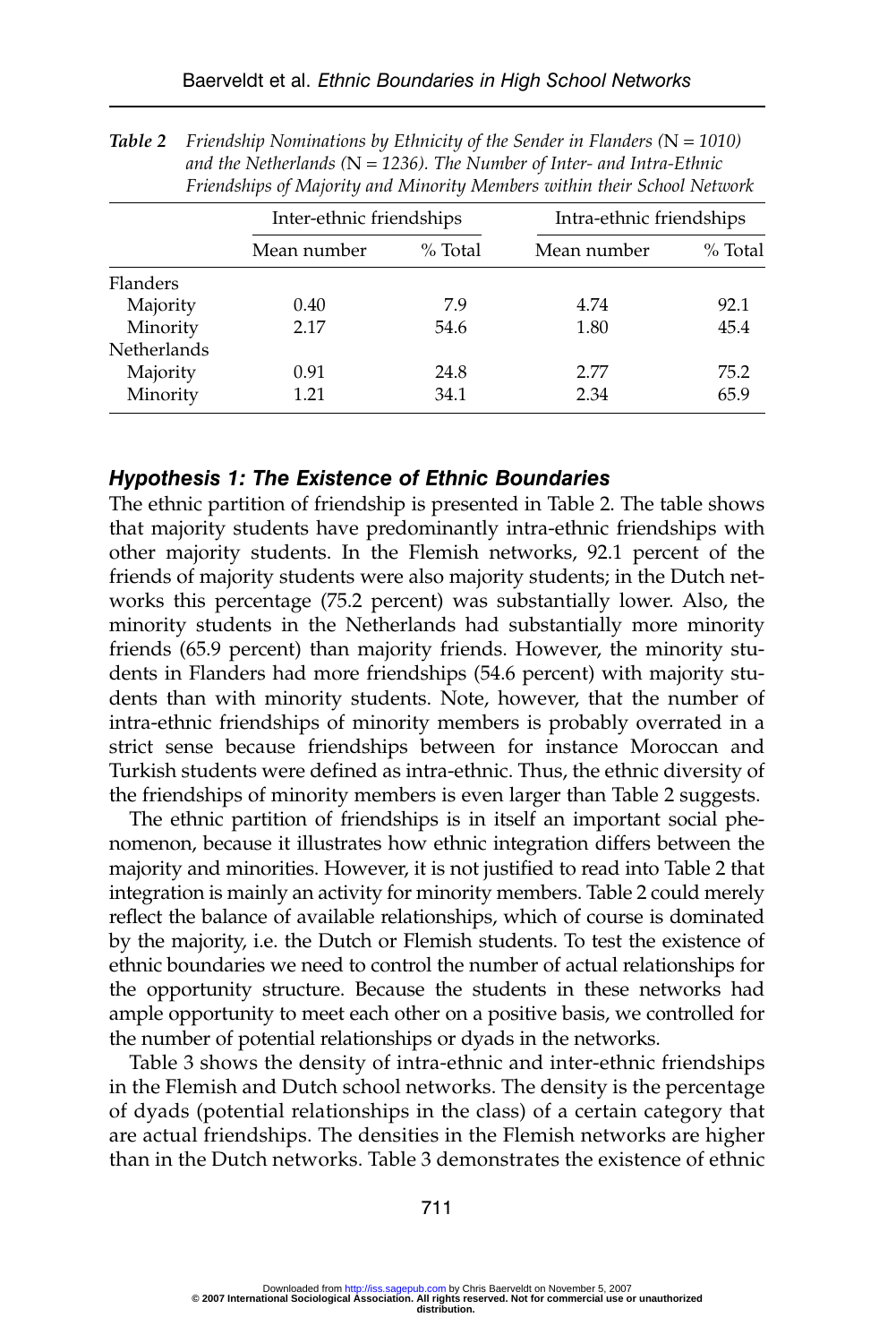|                    | Inter-ethnic friendships | Intra-ethnic friendships |  |  |
|--------------------|--------------------------|--------------------------|--|--|
| Flanders           |                          |                          |  |  |
| Majority           | 12.0                     | 11.9                     |  |  |
| Minority           | 10.6                     | 16.9                     |  |  |
| <b>Netherlands</b> |                          |                          |  |  |
| Majority           | 4.2                      | 5.7                      |  |  |
| Minority           | 3.2                      | 77                       |  |  |

*Table 3 The Density of Inter-Ethnic and Intra-Ethnic Friendships of Majority and Minority members, i.e. the Number of Actual Relationships in Percentages of the Number of Potential Relationships (Dyads) per Category*

boundaries in the Netherlands, where the density of intra-ethnic friendships is larger than the density of inter-ethnic friendships. The Flemish network seems to show a mixed picture. The density of the intra-ethnic friendships of minority members is higher than that of majority members, but the densities are almost equal for the majority members. This might well be an effect of the much smaller minority groups in the Flemish networks. Note that Table 3 suggests a different picture than Table 2 about inclinations to choose intra-ethnic friendships. Whereas Table 2 suggests that majority members have the strongest boundaries, Table 3 implies that the boundaries of minority members are stronger. Note that Table 3 may overestimate the boundaries of minority members because no distinction is made between different ethnic minority categories. However, Baerveldt et al. (2004) showed such boundaries also to be strong when Moroccan and Turkish students are distinguished as ethnic categories.

### *Hypotheses 2 and 3: The Effect of Individual Inclinations on Intra-Ethnic Relationships, and Differences between Flemish and Dutch Networks*

As mentioned earlier, the existence of ethnic boundaries does not automatically mean that the students have a greater inclination to choose intra-ethnic rather than inter-ethnic relationships. Ethnic boundaries can emerge for other reasons, and therefore we have to control for several important variables on the individual level (sex and the importance of school friends compared to other friends), the dyadic level (for instance sex similarity or the inclination to reciprocate positive relationships), or the network level (network size, density, network composition). In the multilevel  $p_2$  analysis, the important variables on the individual and dyadic level were incorporated, while the differences in density (due to differences in network size) were also taken into account.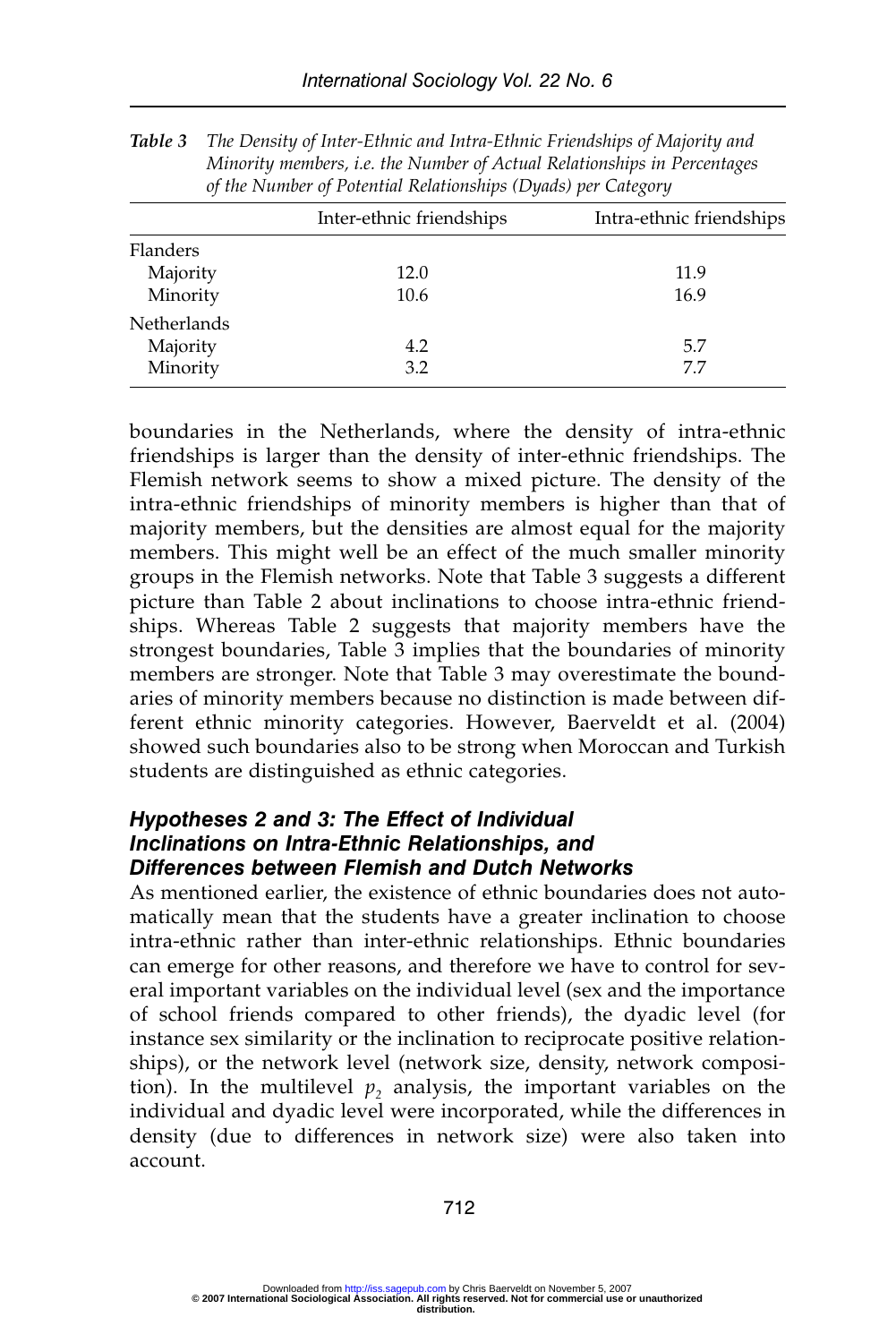|                                       | Values over 34<br>Flemish schools |     | Values over 19<br>Dutch schools |     |
|---------------------------------------|-----------------------------------|-----|---------------------------------|-----|
| Parameter in the $p$ , model          | Mean <sup>a</sup>                 | SD  | $Mean^b$                        | SD. |
| Density (overall)                     | $-2.35$                           | .06 | $-3.52$                         | .07 |
| Similarity ethnicity $\psi$           | .20                               | .08 | .73                             | .06 |
| Similarity gender                     | .93                               | .06 | 1.32                            | .06 |
| Reciprocity (overall)                 | 3.60                              | .08 | 4.27                            | .09 |
| Similarity ethnicity $\psi$           | .41                               | .17 | $-.27$                          | .14 |
| Similarity gender                     | $-.21$                            | .13 | $-.45$                          | .16 |
| Sender                                |                                   |     |                                 |     |
| Ethnicity (minority)                  | $-.05$                            | .15 | $-.07$                          | .08 |
| Gender (boy)                          | .12                               | .08 | .20                             | .07 |
| Most important friends outside school | .17                               | .13 | $-.32$                          | .08 |
| Most important friends at school      | $-.18$                            | .09 | $-.16$                          | .10 |
| Receiver                              |                                   |     |                                 |     |
| Ethnicity (minority)                  | .26                               | .12 | .35                             | .07 |
| Gender (boy)                          | .02                               | .08 | $-.02$                          | .07 |
| Most important friends outside school | .06                               | .12 | $-.16$                          | .07 |
| Most important friends at school      | $-.14$                            | .08 | .26                             | .09 |
| Variance random effect density        | .30                               |     | .08                             |     |

**Table 4** Predicting Intra-Ethnic and Inter-Ethnic Friendship Choice. Multilevel p<sub>2</sub> *Analyses of Friendship Relationships in 34 Flemish and 19 Dutch Students' Networks*

*<sup>a</sup>* Bold figures indicate significant (*p* < .05) estimates.

*<sup>b</sup>* Students fall in one of two categories: majority or minority.

Table 4 shows the results of the estimation of the  $p_2$  model for all the school networks. The first column contains the name of the parameter, for instance the gender similarity effect on density. The second and fourth column contain the parameter values over 34 Flemish students' networks and 19 Dutch students' networks respectively. The standard errors of the parameter values are given in the third and fifth columns.

Some statistics in Table 4 can be interpreted as the result of controlling for important effects. Two parameters represent two general network effects always included in the  $p<sub>2</sub>$  model: the overall density effect and the overall reciprocity effect. The overall density effect was negative, indicating that the networks were all rather sparse, and the overall reciprocity effect was positive, indicating that symmetric relationships were more likely than asymmetric ones. We controlled for the importance of school friends, because it is related with the number of relationships at school. While it is possible that school friends are less important because students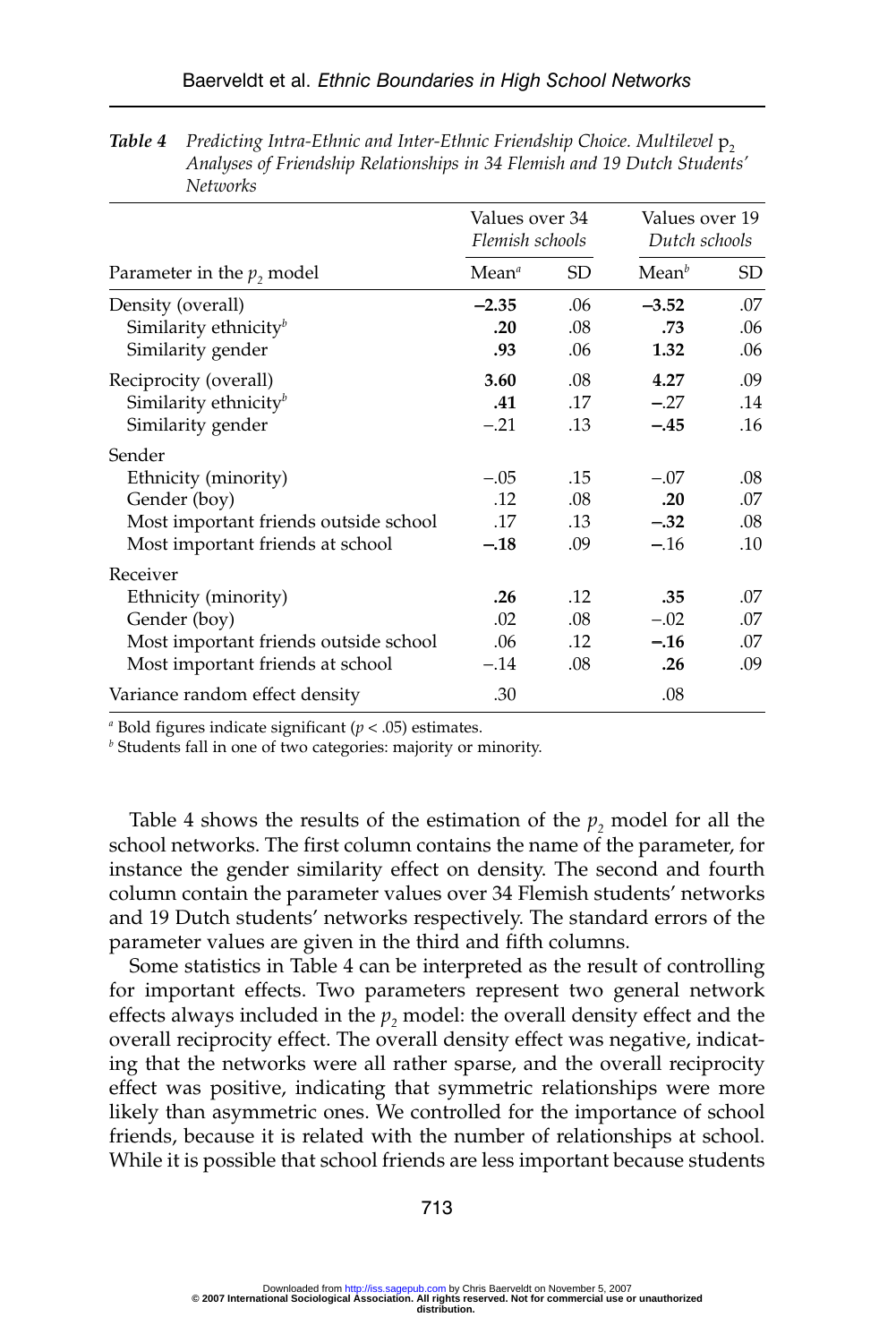already have a satisfying number of relationships at school, it might also be the case that the individual need for relationships at school is less because friends outside school are more important, Therefore, we included this variable as sender and receiver effect in the model. Table 4 shows that this variable was important for the explanation of the sender effect. The results for the Dutch data are relatively easy to interpret. The corresponding positive significant sender effect of −.32 in the fourth column indicates that Dutch students who found their friends outside school most important tended to report fewer friendships at school. The corresponding significant receiver effects of −.16 and .26 indicate that students were indicated more often as a friend when they prefer school friends. The results from the Flemish data are less clear. Three of the four corresponding effects are not significant. There is a somewhat unexpected moderate negative sender effect of having most important friends at school, indicating that students who find it most important to have friends at school tend to have fewer friends at school than students who did not indicate such preference.

The table further shows the effect of individual and dyadic gender effects. The sender effect of gender (boy) over the networks is positive, indicating that the boys on average nominated more friends than girls. The receiver effects were not significant, which means that, apart from the effect of boys nominating more friends and in particular boys, boys and girls were as attractive as friends. The positive estimates of the density similarity effects of gender indicate that there were more friendships in same-sex dyads, in both the Flemish and the Dutch networks. The negative reciprocity similarity effects indicate that the tendency to reciprocate friendship ties is somewhat reduced in comparison to different-sex ties, although still clearly positive.

Finally, Table 4 shows the effects of ethnicity (majority versus minority). The sender effects regarding ethnicity are not significant in either country, but the receiver effects are, indicating that minority students were chosen more often as friends. The positive estimates of the density similarity effects of ethnicity, controlled for all other effects discussed so far, indicate that students from the same ethnic category have a higher probability of choosing each other as friends. This can be interpreted as a confirmation of Hypothesis 2, that they were inclined to choose intra-ethnic over interethnic friendships, because the effect is controlled for by important alternative explanations. Note that the effect seems to be larger in Dutch networks, but that related effects, like density, also differ between the Dutch and Flemish networks. To get an idea of what these parameters imply, assume that all parameters are zero except for the overall density effect and the density similarity effect of ethnicity. The modelled probability of a majority–minority tie is then .087 for the Belgian networks and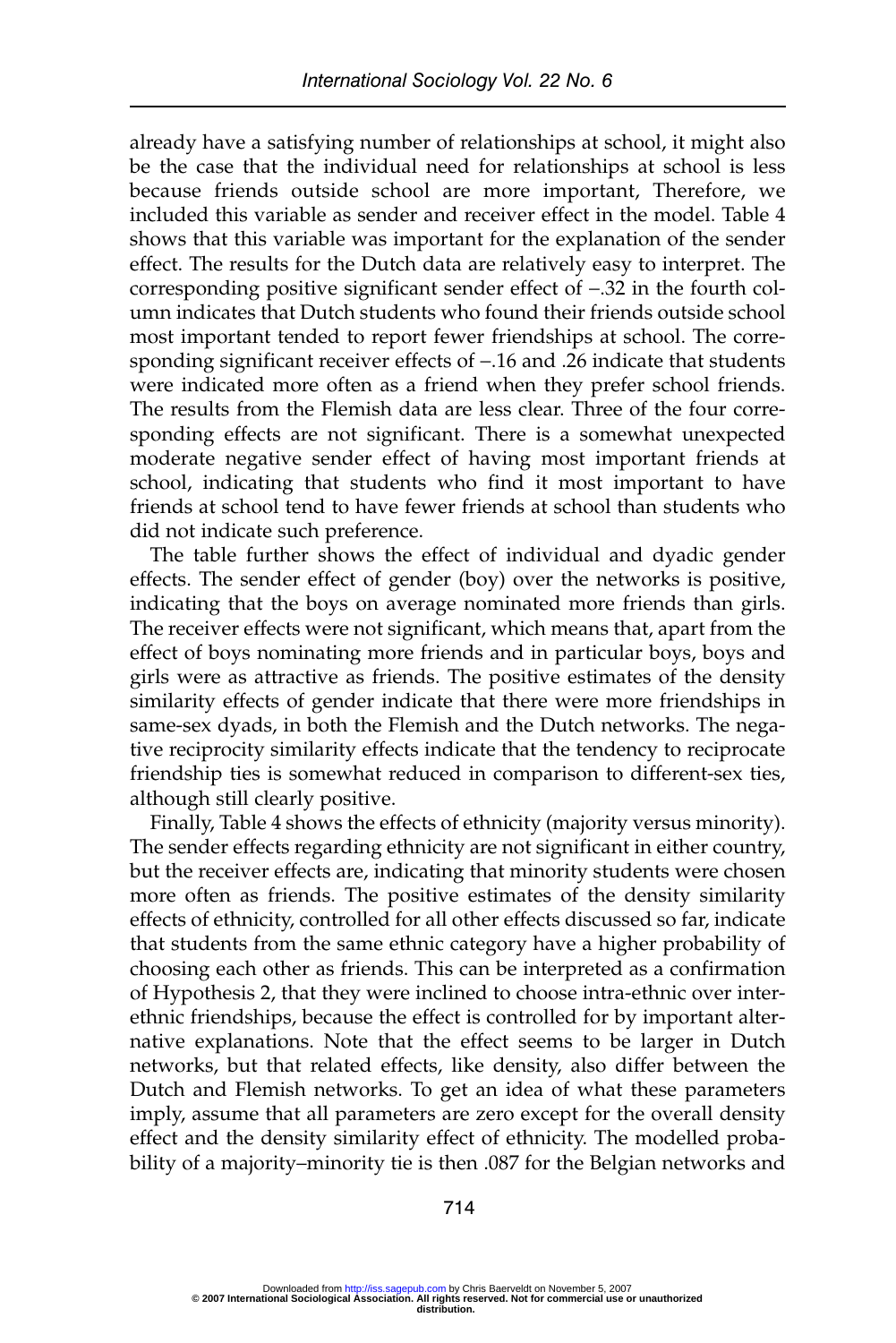.029 for the Dutch networks, which increases to .104 and .058, respectively, for the probability of a tie within the same ethnic background. Assuming the density effect for similar gender is also non-zero, for same-sex relationships the probability for a tie within the same ethnic background compared to outside the background increases from .195 to .228 for the Belgian networks and from .100 to .187 for the Dutch networks. The estimates of the reciprocity similarity effects of ethnicity differ between the Flemish and Dutch networks, where the reciprocity in Flemish same-ethnicity dyads was increased, whereas it was seemingly reduced in Dutch same-ethnicity dyads.

# **Conclusions and Discussion**

In the present study we tested the evidence for ethnic boundaries in students' networks in 34 Flemish and 19 Dutch high schools. Each network consisted of all students of a certain year of an intermediate level of education (track) in a school. Data about ethnicity and gender and friendships with fellow students were collected through a survey.

The ethnic composition of the students' personal networks differed between students from the majority and from the minorities: students from the majority predominantly had friendships within their own ethnic category, but minority students often had more inter-ethnic than intraethnic friendships. However, the ethnic composition of personal networks is not an indication of ethnic boundaries, because boundaries refer to the probability of a friendship, given the opportunity structure. The density of intra-ethnic friendships in the Flemish and Dutch networks was larger than the density of inter-ethnic friendships, indicating the presence of ethnic boundaries. In contrast with the composition of the personal networks, the density of intra-ethnic friendships of students from the majority was lower than that of students from the minorities.

Ethnic boundaries do not always reflect personal inclinations to choose intra-ethnic friendships; they can come into being for different causes, like a preference for same-gender friendships combined with a strong overlap between gender and ethnicity in the network. Therefore, we controlled the effect of intra-ethnic choice inclinations on actual friendships for network effects of gender and the importance of having friends at school. We used a multilevel  $p<sub>2</sub>$  model for the analysis, because it can differentiate between several types of network effects, like the tendency to reciprocate ties or the popularity of students with different characteristics. The analysis showed positive effects of the importance of school friends on the number of friendships in the Dutch networks and some weak effects in the Flemish networks. Boys befriended boys over girls, and girls befriended girls. This was by far the largest effect in our analysis, which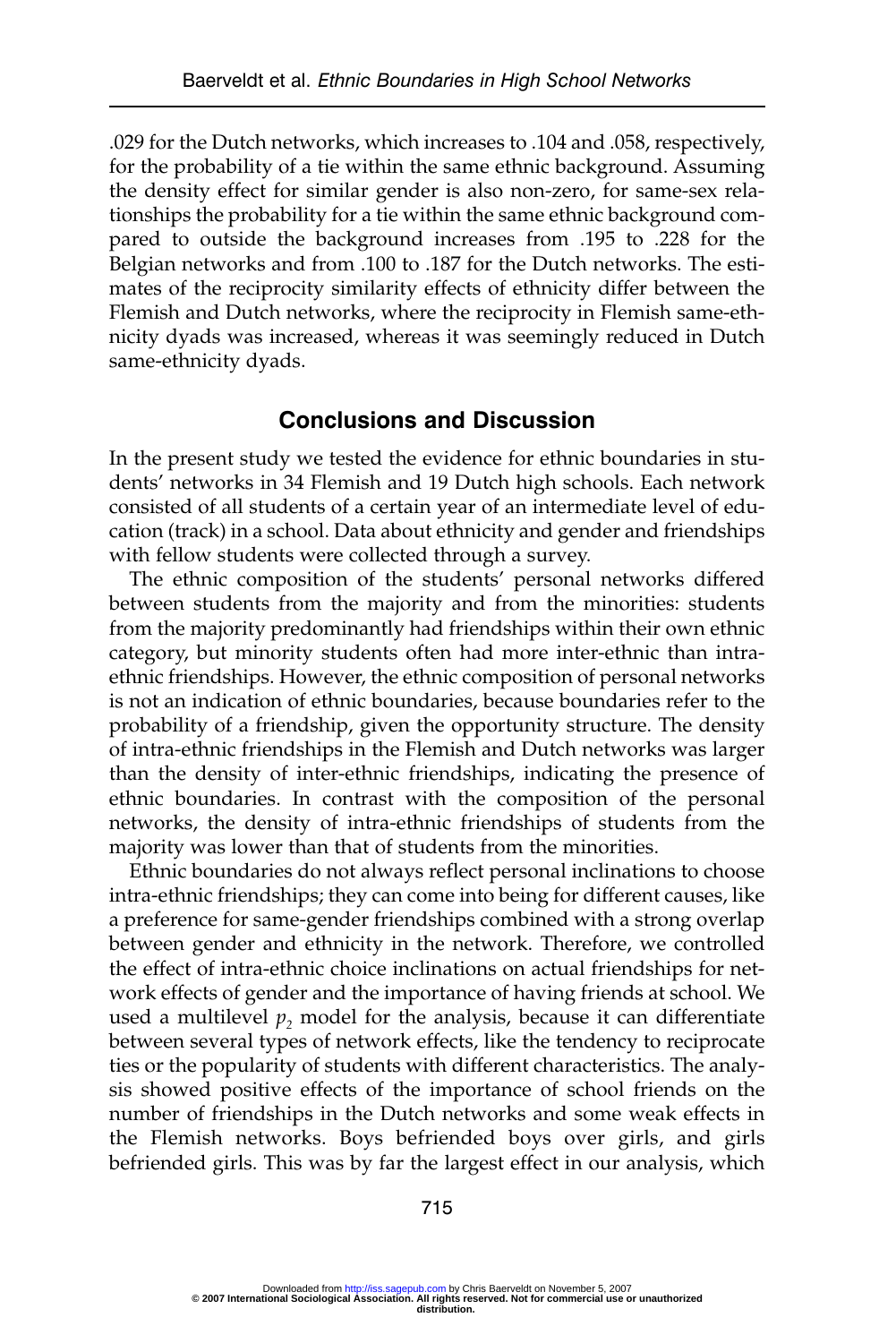is in line with the literature. The analysis revealed substantial effects of personal inclinations to choose intra-ethnic friendships on the actual friendship network. This is in line with our hypothesis, and also some recent findings in similar network studies on ethnicity.

Our hypothesis that inclinations to engage in intra-ethnic over interethnic friendships would be weaker in the Dutch than in the Flemish networks is not supported. The results even suggest that these inclinations were stronger in the Dutch than in the Flemish networks. However, at least two methodological problems might be of consequence here. First, international comparative research typically faces the problems of crosscultural validity. Using the exact same questionnaire in both countries rules out one source of potential differences. It was found, however, that the Flemish students nominated a higher number of friends and rated the importance of friends at and outside school somewhat differently. These differences were controlled for by including parameters for these effects in the analysis. Also, the frequencies and gender effects on friendship formation were similar. Consequently, we do not expect any significant effect of friendship measurement on the results. A larger difference between the two countries may come from the different definition and measurement of ethnicity in both countries, where the Flemish study primarily dealt with third-generation and the Dutch with second-generation immigrants. The more distinctive Dutch measure of ethnicity may be the explanation for the stronger ethnic boundaries. Second, while the Dutch and Flemish school systems are by and large similar, and the (Dutch) MAVO and (Flemish) TSO tracks are of a comparable educational level, there are also some relevant differences. For instance, the MAVO networks were systematically larger than the TSO networks. One could reason that students have more opportunity to be more meticulous in choosing friends in larger networks. Consequently, the actual network could be expected to be more in line with preferences. This is in line with the overall reciprocity effect and several gender effects being stronger in the Dutch networks. Accordingly, the larger size of the Dutch networks could explain part of the found differences in ethnic boundaries.

Apart from the aforementioned methodological reasons, the differences might also be explained by the (relative) number of ethnic minorities. The proportion of minority students is larger in Dutch networks. The literature provides two competing mechanisms, with no decisive empirical evidence (Vermeij, 2006). According to contact theory, ethnic boundaries should become weaker when the networks contain more students from minorities. In contrast, according to social identity theory, a larger number of minority students would strengthen the boundaries. Our empirical findings are more in line with the latter theory, but, as we have already stated, can also be explained by different definitions of ethnicity and by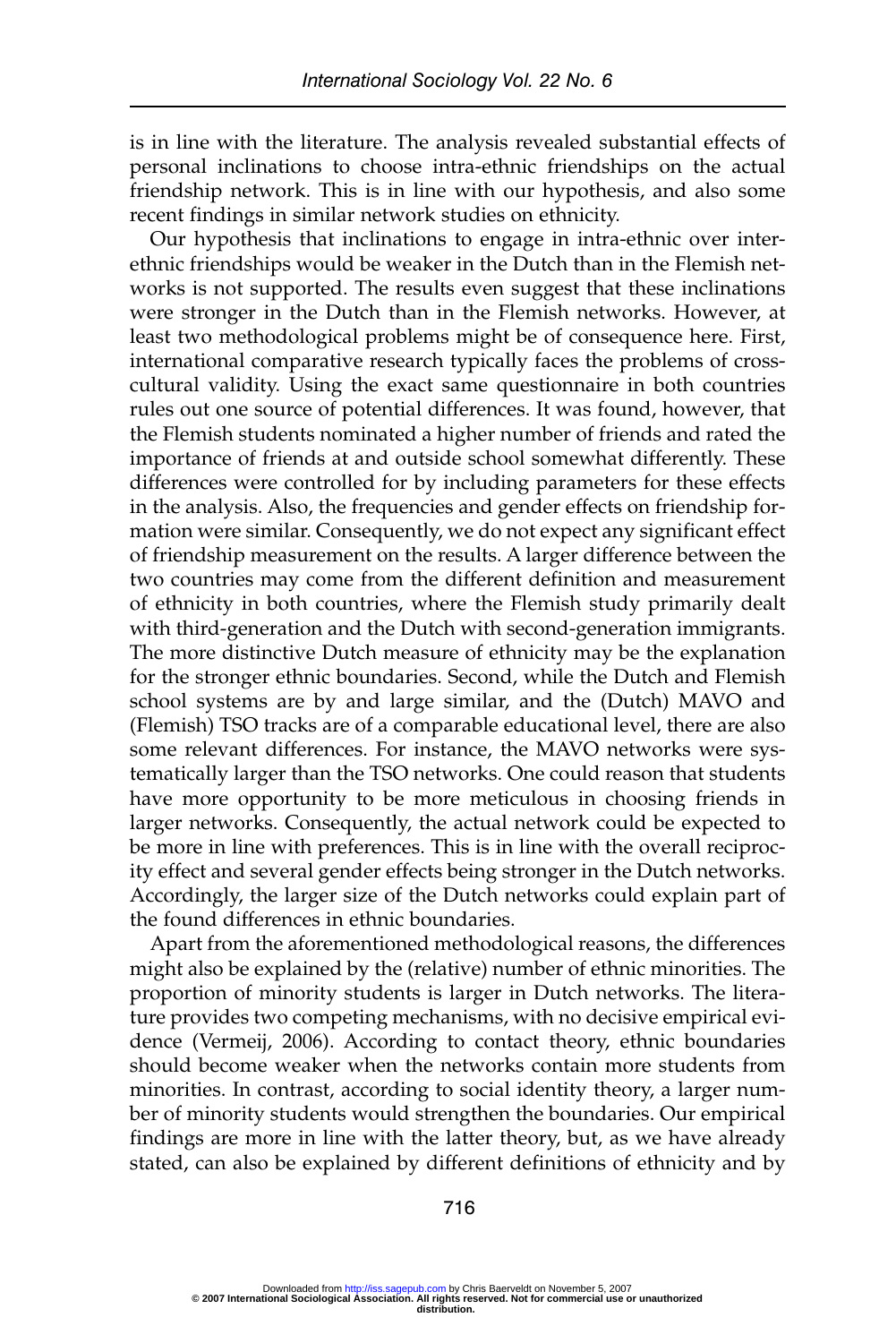structural effects of the Dutch and Flemish school systems on the students' networks. Also, the ongoing process of integration per generation may have caused the third-generation Flemish students to be less inclined to choose intra-ethnic friendships than the second-generation Dutch students. The relative tolerance in the Netherlands in 1995/6 compared to Flanders in 2004/5, if it ever existed, was not strong enough to outweigh these effects.

#### **References**

Allport, W. G. (1954) *The Nature of Prejudice*. Cambridge, MA: Addison-Wesley.

- Baerveldt, C. and Snijders, T. A. B. (1994) 'Influences on and from the Segmentation of Networks: Hypotheses and Tests', *Social Networks* 16(3): 213–32.
- Baerveldt, C., van Duijn, M. A. J., Vermeij, L. and van Hemert, D. A. (2004) 'Ethnic Boundaries and Personal Choice: Assessing the Influence of Individual Inclinations to Choose Intra-Ethnic Relationships on Pupils' Networks', *Social Networks* 26: 55–74.
- CBS (Centraal Bureau voor de Statistiek) (2001) *Allochtonen in Nederland*. Voorburg: CBS.
- Clark, M. L. and Ayers, M. (1992) 'Friendship Similarity during Early Adolescence: Gender and Racial Patterns', *Journal of Psychology* 126(4): 393–405.
- DuBois, D. L. and Hirsch, B. J. (1990) 'School and Neighborhood Friendship Patterns of Blacks and Whites in Early Adolescence', *Child Development* 61: 524–36.
- Fong, E. and Isajiw, W. W. (2000) 'Determinants of Friendship Choices in Multiethnic Society', *Sociological Forum* 15(2): 249–71.
- Granovetter, M. (1986) 'The Micro-Structure of School Desegregation', in J. Prager, D. Longshore and M. Seeman (eds) *School Desegregation Research: New Directions in Situational Analysis*, pp. 81–110. New York: Plenum Press.
- Grimmeau, J.-P. (1992) 'Vagues d'immigration et localisation des étrangers en Belgique', in A. Morelli (ed.) *Histoire des étrangers et de l'immigration en Belgique de la préhistoire à nos jours*, pp. 104–18. Brussels: Editions Vie Ouvrière.
- Hallinan, M. T. (1982) 'Classroom Racial Composition and Children's Friendships', *Social Forces* 61(1): 56–72.
- Hallinan, M. T. and Smith, S. S. (1985) 'The Effects of Classroom Racial Composition on Students' Interracial Friendliness', *Social Psychology Quarterly* 48(1): 3–16.
- Hallinan, M. T. and Williams, R. A. (1989) 'Interracial Friendship Choices in Secondary Schools', *American Sociological Review* 54: 67–78.
- Howes, C. and Wu, F. (1990) 'Peer Interactions and Friendships in an Ethnically Diverse School Setting', *Child Development* 61(2): 537–41.
- Joyner, K. and Kao, G. (2000) 'School Racial Composition and Adolescent Racial Homophily', *Social Science Quarterly* 81(3): 810–25.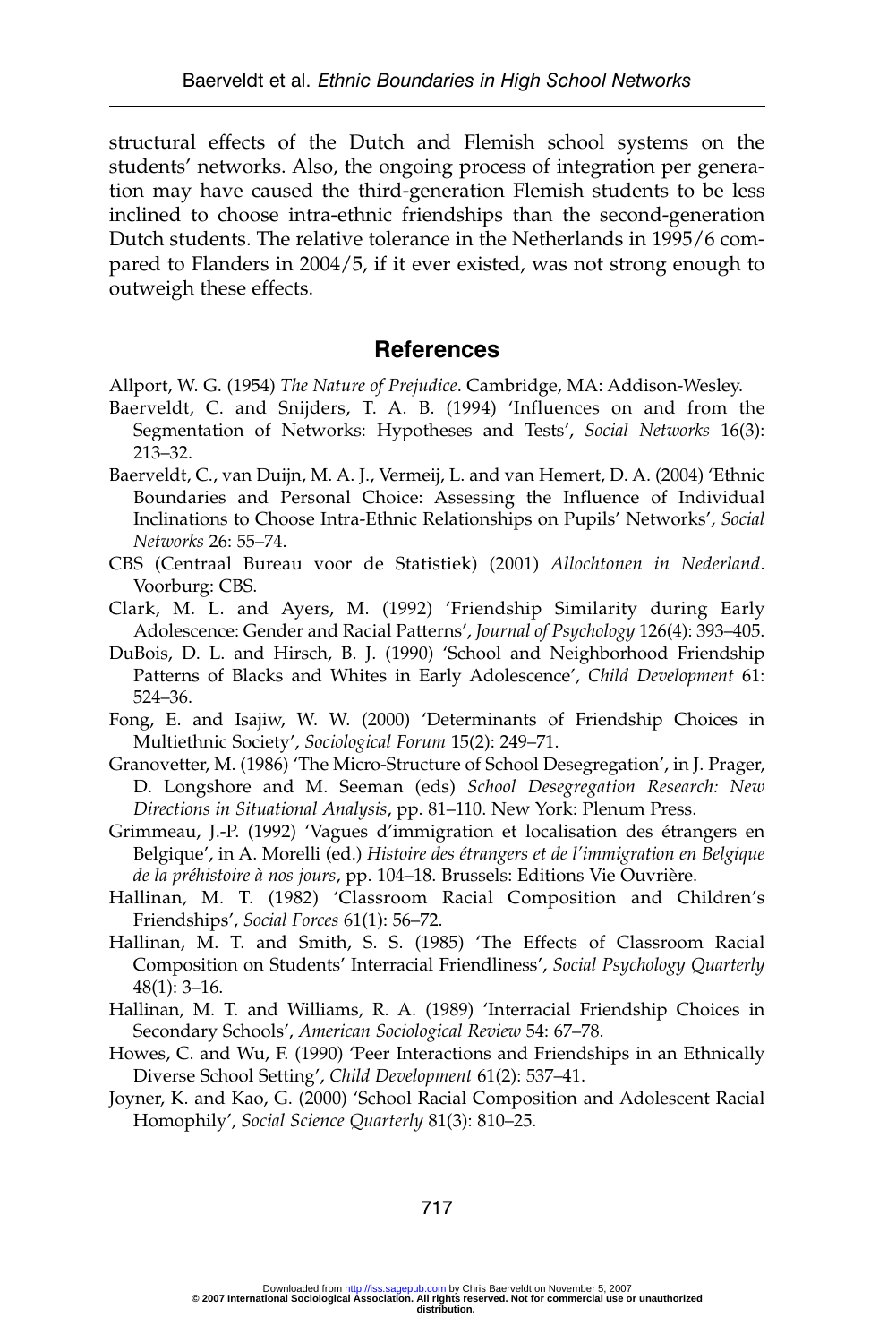- Kandel, D. B. (1978) 'Homophily, Selection, and Socialization in Adolescent Friendships', *American Journal of Sociology* 84(2): 427–36.
- Kassenberg, A. (2002) *Wat Scholieren Bindt: Sociale Gemeenschap in Scholen*. Amsterdam: Rijksuniversiteit Groningen (RUG).
- Kistner, J., Metzler, A., Gatlin, D. and Risi, S. (1993) 'Classroom Racial Proportions and Children's Peer Relations: Race and Gender Effects', *Journal of Educational Psychology* 85(3): 446–52.
- Kubitschek, W. N. and Hallinan, M. T. (1998) 'Tracking and Students' Friendships', *Social Psychology Quarterly* 61(1): 1–15.
- Laquière, M. (1997) 'Een Echt Non-Discriminatiebeleid: Een Garantie Voor De Toekomst Van Onze Kinderen', in *Schoolleiding En Begeleiding. Visies En Ontwikkelingen*, Vol. 19, pp. 53–80. Diegem: Kluwer.
- Lazega, E. and van Duijn, M. A. J. (1997) 'Position in Formal Structure, Personal Characteristics and Choices of Advisors in a Law Firm: A Logistic Regression Model for Dyadic Network Data', *Social Networks* 19: 375–97.
- McPherson, J. M., Smith-Lovin, L. and Cook, J. M. (2001) 'Birds of a Feather: Homophily in Social Networks', *Annual Review of Sociology* 27: 415–44.
- Moody, J. (2001) 'Race, School Integration, and Friendship Segregation in America', *American Journal of Sociology* 107(3): 679–716.
- Mouw, T. and Entwisle, B. (2006) 'Residential and Interracial Friendship in Schools', *American Journal of Sociology* 112(2): 394–441.
- Odé, A. W. M. (2002) *Ethnic-Cultural and Socio-Economic Integration in the Netherlands: A Comparative Study of Mediterranean and Caribbean Minority Groups*. Assen: Koninklijke van Gorcum.
- Patchen, M. (1982) *Black–White Contact in Schools: Its Social and Academic Effects*. West Lafayette, IN: Purdue University Press.
- Pettigrew, T. F. (1986) 'The Intergroup Contact Hypothesis Reconsidered', in M. Hewstone and R. Brown (eds) *Contact and Conflict in Intergroup Encounters*, pp. 169–95. Oxford: Basil Blackwell.
- Pettigrew, T. F. (1998) 'Intergroup Contact Theory', *Annual Review of Psychology* 49(1): 65–85.
- Pettigrew, T. F. and Tropp, L. R. (2000) 'Does Intergroup Contact Reduce Prejudice? Recent Meta-Analytic Findings', in S. Oskamp (ed.) *Reducing Prejudice and Discrimination*, pp. 93–114. Mahwah, NJ: Lawrence Erlbaum.
- Quillian, L. and Campbell, M. E. (2003) 'Beyond Black and White: The Present and Future of Multiracial Friendship Segregation', *American Sociological Review* 68: 540–66.
- Recchi, E., Tambini, D., Baldoni, E., Williams, D., Surak, K. and Favell, A. (2003) *Intra-EU Migration: A Socio-Demographic Overview*, Pioneur Working Paper No. 3; at: www.obets.ua.es/pioneur/documentos\_public.php
- Rícan, P. (1996) 'Sociometric Status of Gypsy Children in Ethnically Mixed Classes', *Studia Psychologica* 38(3): 177–83.
- Schofield, J. W. (1979) 'The Impact of Positively Structured Contact on Intergroup Behavior: Does it Last under Adverse Conditions?', *Social Psychology Quarterly* 42(3): 280–4.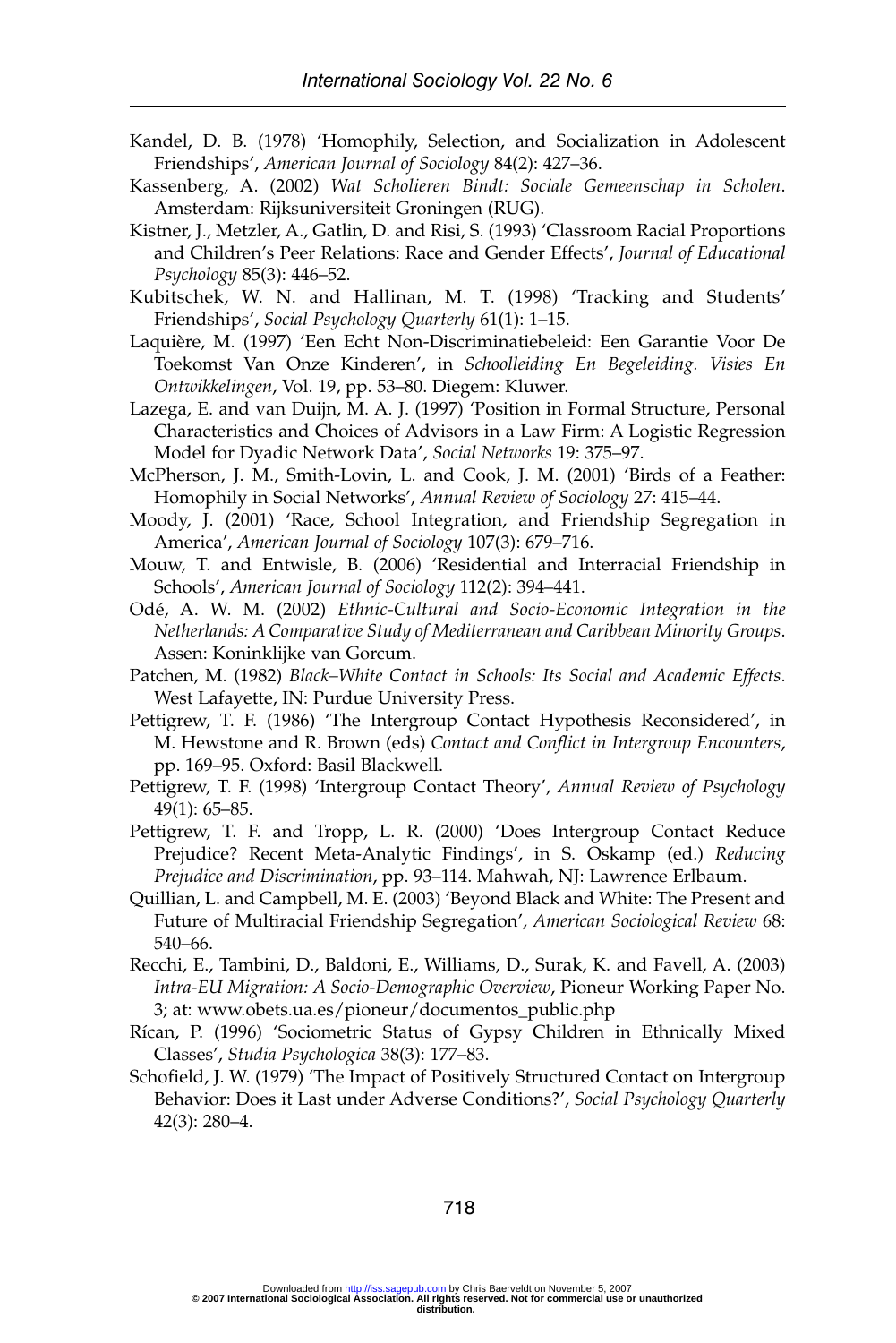- Schofield, J. W. (1982) *Black and White in School: Trust, Tension or Tolerance?* New York: Praeger.
- Schofield, J. W. (1986) 'Black–White Contact in Desegregated Schools', in M. Hewstone and R. Brown (eds) *Contact and Conflict in Intergroup Encounters*, pp. 79–92. Oxford: Basil Blackwell.
- Schofield, J. W. and Sagar, H. A. (1977) 'Peer Interaction Patterns in an Integrated Middle School', *Sociometry* 40(2): 130–8.
- Shrum, W., Cheek, N. H. and Hunter, S. M. (1988) 'Friendship in School: Gender and Racial Homophily', *Sociology of Education* 61(4): 227–39.
- Smith, A. and Schneider, B. H. (2000) 'The Inter-Ethnic Friendships of Adolescent Students: A Canadian Study', *International Journal of Intercultural Relations* 24: 247–58.
- Tajfel, H. and Turner, J. (1979) 'An Integrative Theory of Intergroup Conflict', in W. G. Austin and S. Worchel (eds) *The Social Psychology of Intergroup Relations*, pp. 33–47. Monterey, CA: Brooks/Cole.
- Van Rossem, R. and Brutsaert, H. (2005) *Vlaams Leerlingenonderzoek 2004–2005*. Ghent: Universiteit Gent, Vakgroep Sociologie.
- Verkuyten, M., Hagendoorn, L. and Masson, K. (1996) 'The Ethnic Hierarchy among Majority and Minority Youth in the Netherlands', *Journal of Applied Social Psychology* 22(12): 1104–19.
- Vermeij, L. (2006). *What's Cooking? Cultural Boundaries among Dutch Teenagers of Different Ethnic Origins in the Context of School.* Veenendaal: UniversalPress.
- Woods, P. and Grugeon, E. (1990) 'Pupils and "Race": Integration and Disintegration in Primary Schools', *British Journal of Educational Psychology* 11(3): 309–27.
- Zijlstra, B. J. H., van Duijn, M. A. J. and Snijders, T. A. B. (2006) 'The Multilevel *P2* Model: A Random Effects Model for the Analysis of Multiple Social Networks', *Methodology* 2: 42–7.
- *Biographical Note:* Chris Baerveldt is a sociologist at the Faculty of Social Sciences, Utrecht University.
- *Address:* Faculty of Social Sciences, Utrecht University, PO Box 80.140, 3508 TC Utrecht, The Netherlands. [email: c.baerveldt@uu.nl]
- *Biographical Note:* Bonne Zijlstra is a statistician in the Department of Education, University of Amsterdam.
- *Address:* Nieuwe Prinsengracht 130, 1018 VZ Amsterdam, the Netherlands. [email: B.J.H.Zijlstra@uva.nl]
- *Biographical Note:* Muriel de Wolf is a sociologist in the Department of Sociology, Ghent University.
- *Address:* Department of Sociology, Ghent University, Korte Meer 5, 9000 Gent, Belgium. [email: Muriel.DeWolf@Ugent.be]